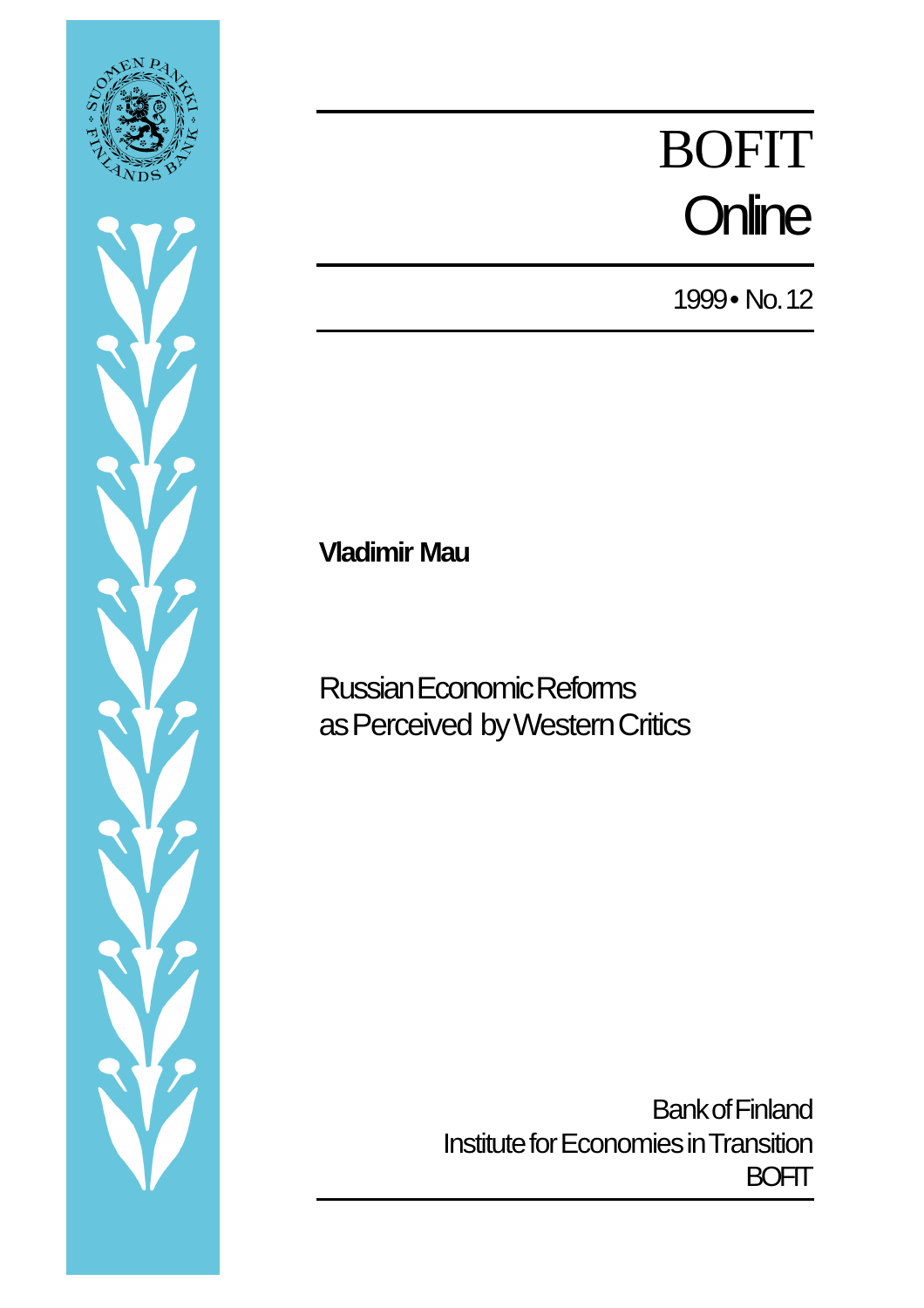#### ISSN 1456-811X (online) 31.12.1999

Bank of Finland Institute for Economies in Transition (BOFIT) Helsinki 1999

The opinions expressed in this paper are those of the authors and do not necessarily reflect the views of the Bank of Finland.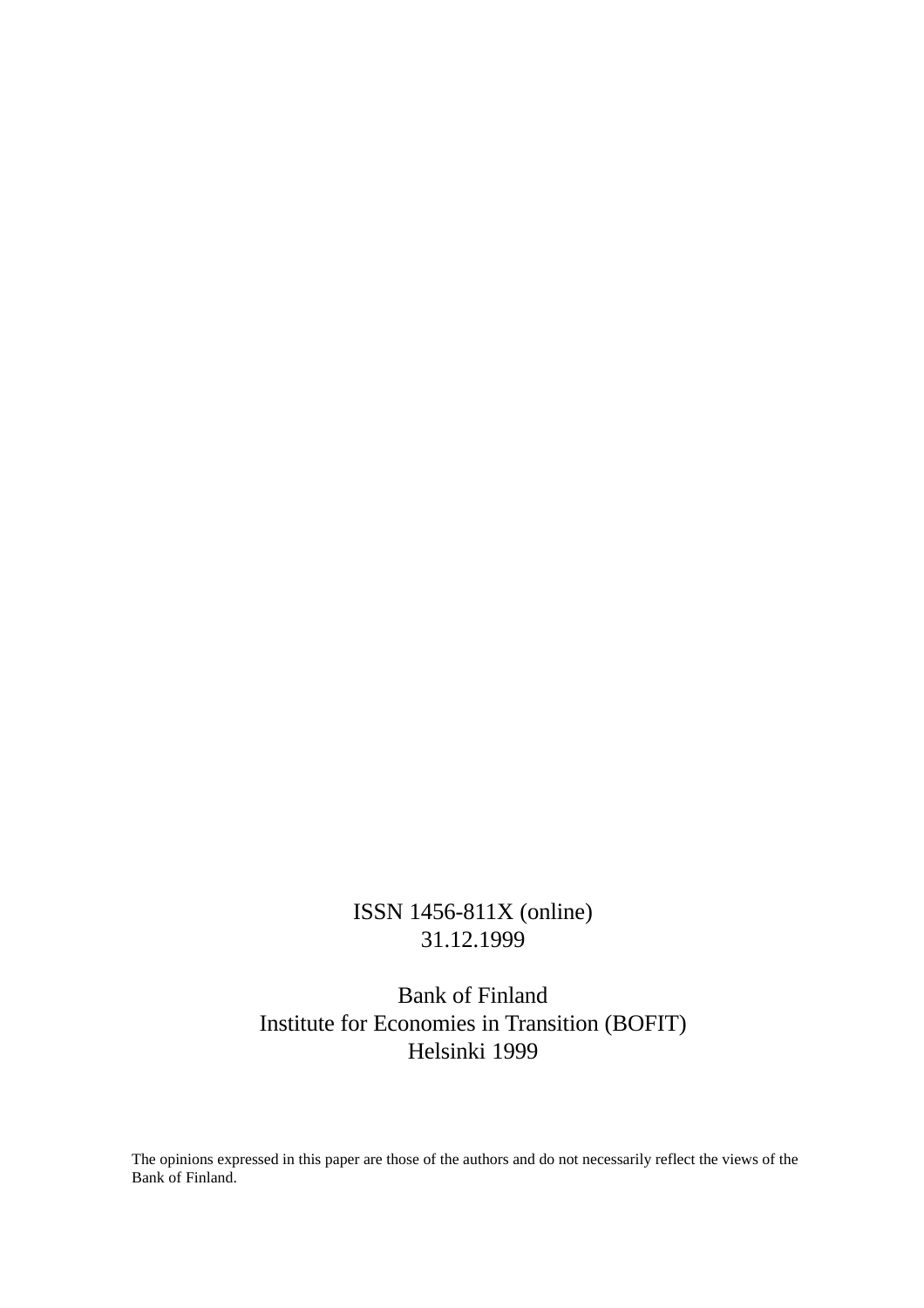## **Contents**

| 4 Roots of the Reformers' Errors: the Professors' Approach  12                                      |
|-----------------------------------------------------------------------------------------------------|
|                                                                                                     |
| SECTION 2. Post-Communist Transformation in Russia as Special Case17                                |
|                                                                                                     |
| 2 The Beginning of the Post-Communist Reforms:<br>Jacobins, Bolsheviks, and Contemporary Russia  18 |
|                                                                                                     |
|                                                                                                     |
|                                                                                                     |
|                                                                                                     |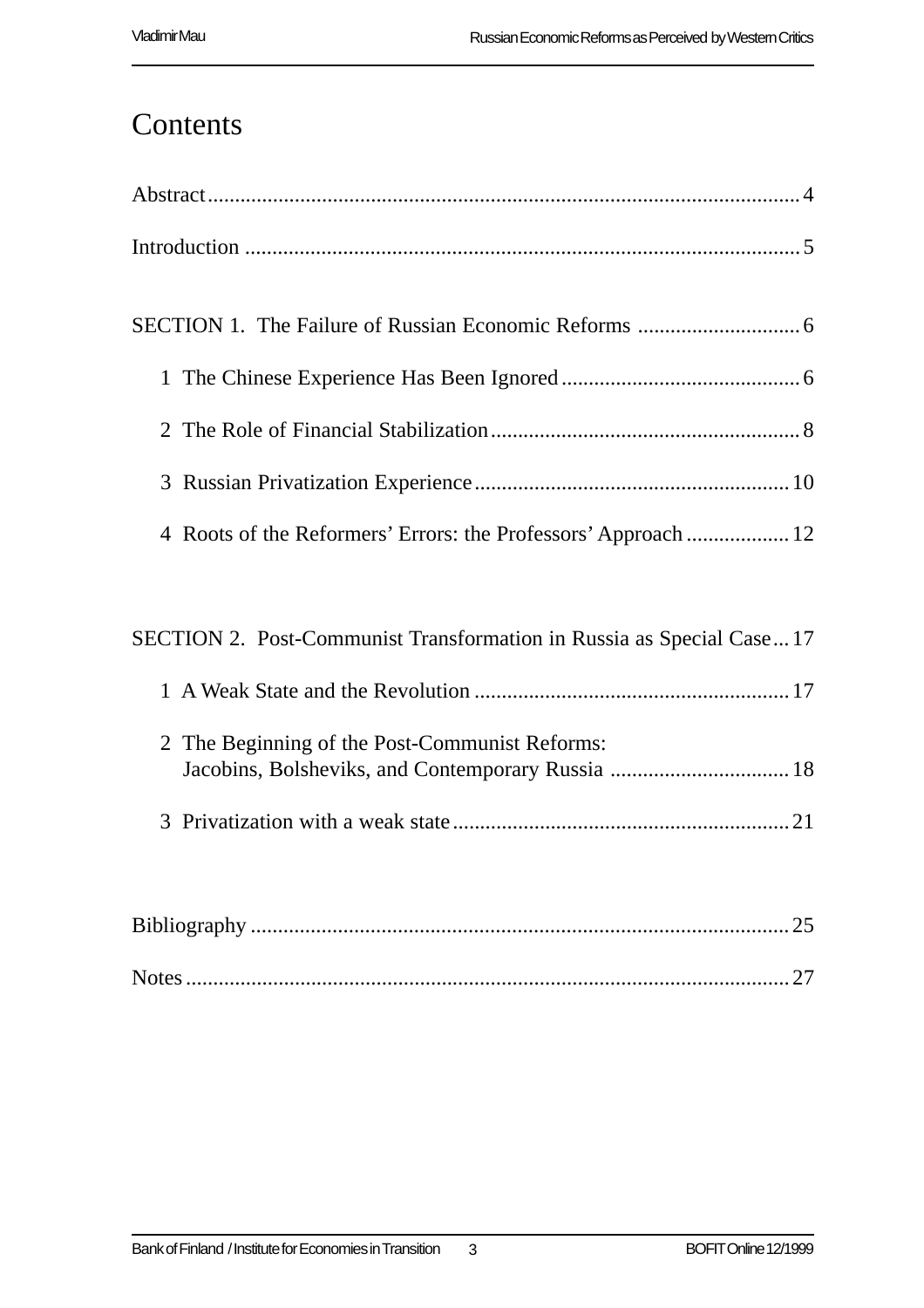#### Vladimir Mau

### Russian Economic Reforms as Perceived by Western Critics

#### **Abstract**

It has recently become customary to argue that Russian economic transformation since 1991 has failed because of bad policy advice and mistaken policy choices. Though Russia's performance leaves much to be desired, such criticisms are based on a failure to analyse the real choices available to reformers in the post-perestroika period. The paper, criticising in particular the views presented by Jospeh Stiglitz, shows that the Chinese reform path was not available to Russia, that mass privatisation was influenced more by political necessity than theoretical choice, and also discusses the relation between doctrine and necessity in policy making more generally. The final section of the paper characterises Russia as a case of weak state, and identifies several of the consequences arising.

**Keywords:** Russia – economic policies and transformation; political economy of reform and revolution.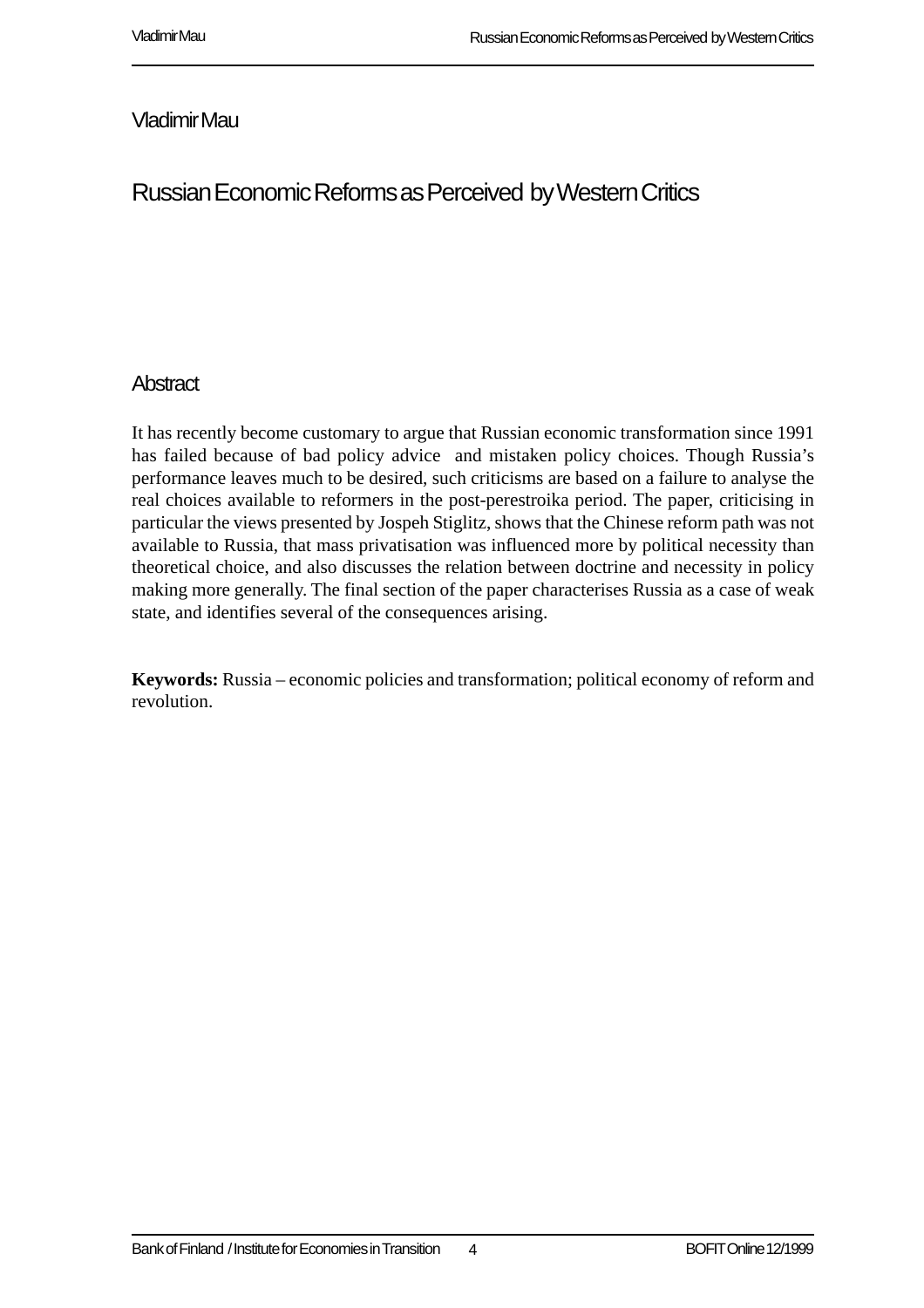#### **Introduction**

The slow economic development of post-communist Russia has been widely and negatively discussed by Western economists. To oppose Russian economic reforms now is as fashionable and popular, as to argue against fat and cholesterol in the United States, or, even worse, to say a good word about these reforms is as dangerous as to flatter a feminist. In fact, opposing Russian reform has become a popular trend, and any attempt to justify or explain the events in Russia or to underline Russian achievements falls on deaf ears. My own experience shows that when offering a balanced, non-emotional analysis of events in 1990s Russia, this results in my listeners' confusion and incredulity followed by sneering questions like "We thought that the oligarchs had robbed the country?" or "Yeltsin is an alcoholic, isn't he?" (In similar fashion, in Stalin's USSR any positive example of American life was proudly met with the retort "Yes, but they lynch Blacks, don't they?").

It goes without saying that Russian reform cannot be assessed as very successful. However, it is important that the reform program be thoroughly assessed and professionally analyzed without bias. This analysis differs radically from today's typical political statements, or pseudo-academic rhetoric, where the knowledge of real facts and events is replaced by deep (or not very deep) knowledge of theory.

Among recent publications, an article written by Joseph Stiglitz, "Whither Reform?"1 , and a number of publications in the *Transition*<sup>2</sup> journal support and perpetuate this negative viewpoint. The fact that Stiglitz is a world-renowned economist whose books are widely read further frustrates the situation. In regards to *Transition* magazine, in the first half of the 1990s, this magazine was very popular among Russian reformers; since then it has joined the long list of criticism-oriented publications<sup>3</sup>.

Fashion matters, and for the latest critics only black color exists, and any changes can only deteriorate the situation. This metaphor represents the typical approach to Russian developments nowadays. But trends, if left unexamined seriously, can easily become absurd. For example, the following extract was culled from an established work written by Richard Rose in spring 1999 regarding the results of public opinion surveys made in spring 1998: "The New Russian Economic Barometer survey found that in early spring 1998, three out of five Russians routinely did not receive the wages or pension to which they were entitled; this number has *certainly* increased since the financial collapse of last August [1998]" (Rose 1999, p. 9, italics mine – VM). This type of *post factum* forecast reflects a predetermined belief that no other scenario is suitable for Russia – things can *certainly* change only from bad to worse. However, available statistical data illustrates quite the opposite: after the crisis and, probably, due to the crisis, debts on wages and pensions have been decreasing rapidly.

In the first part of this article, we intend to briefly discuss and comment on a number of the most widespread criticisms of Russian reforms and Russian reformers. In the second part of the article, we will point out several significant peculiarities of Russia's post-communist transformation that have not been taken into consideration by western economists. Due to the size of this article, however, we cannot analyze every reproach or list every argument favoring the alternative point of view. All we ask is that our readers pay attention to studies (performed by us or our colleagues) that analyze the appropriate issues in detail. The fact that many publications denigrating Russia's experience lack information regarding the Russian reforms makes this exercise a crucial one.

There are many theories as to why Russian reforms were not successful, and many reasons to blame Russian reformers. Let's discuss the most significant ones.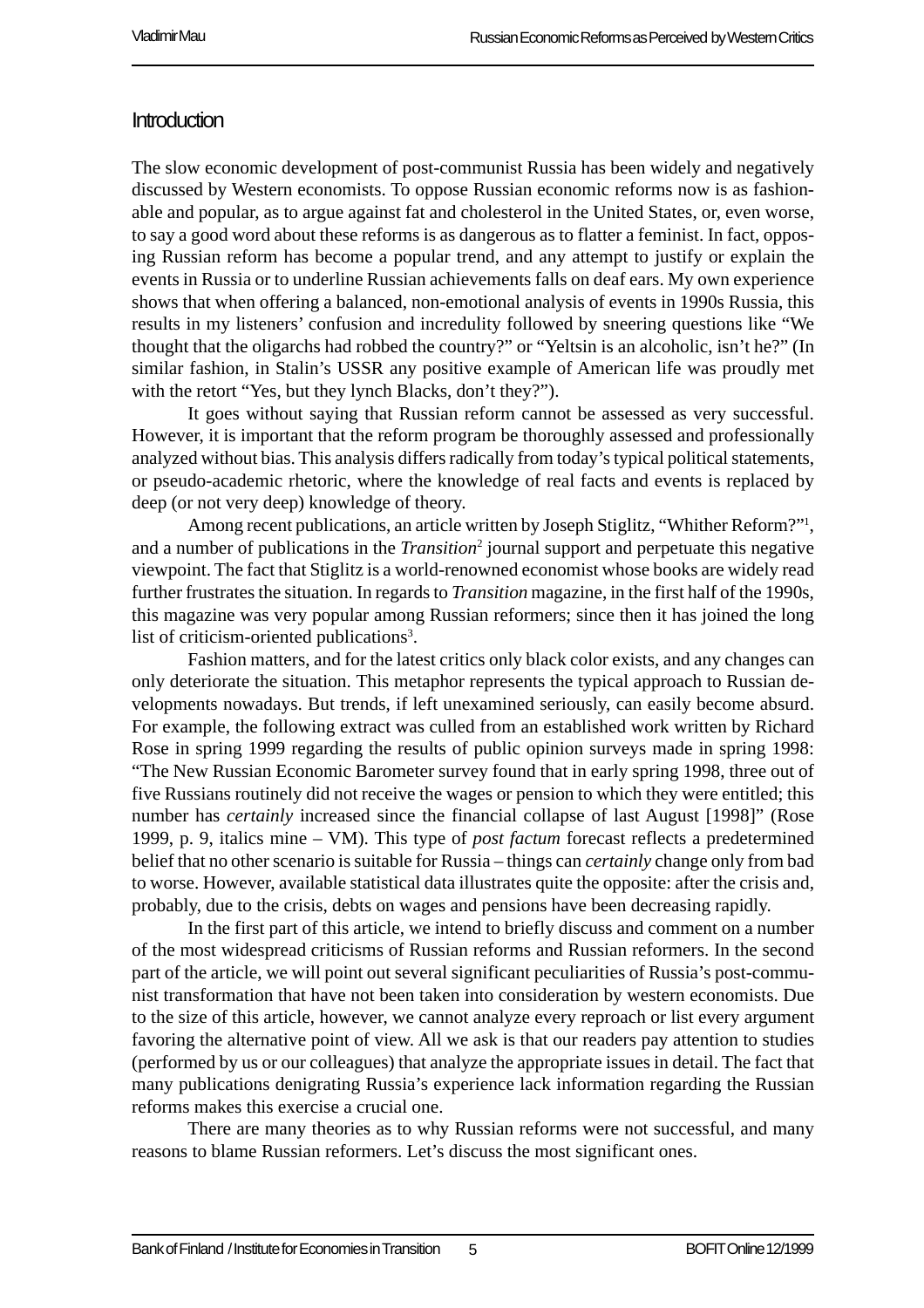#### SECTION 1. The Failure of Russian Economic Reforms

#### 1 The Chinese Experience Has Been Ignored

At the beginning, this issue of failing to learn from the Chinese experience was mostly raised by traditional Soviet *nomenklatura* with a moderate drive for reforms. Currently, this theory is getting more and more popular among western economists. (As an example, see Intriligator, 1996). The argument that Russia ignored the Chinese experience uncovers the roots of many errors and distortions related to the character and mechanisms of post-communist Russian reforms.

Those critics in the traditional Soviet *nomenklatura* could see that the Chinese path would not only have preserved, but also would have stabilized its political and economic power at least for another couple of decades. The most energetic advocate for the Chinese way of development was Arkady Volsky, named the "Russian Deng Xiaoping" in the early 1990s. The same argument fit perfectly the rhetoric of Yevgeny Primakov, another candidate for this "flattering" title. Finally, a theoretical justification for this thesis was stressed by the members of Economic Section of the Russian Academy of Sciences. Many of these critics laid foundations for Gorbachev's reforms (among them academicians Leonid Abalkin, Oleg Bogomolov and Dmitry Lvov).

It is clear that the Chinese way entails leaving power in the hands of an old *nomenclature* in order to preserve a one-party system and the ideological purity of a regime. Economic transformations then are to be undertaken gradually, under a *nomenclature* control. Any attempt to increase the political activity of individuals must be heavily suppressed.

The fact that Western economists, who have been brought up in the tradition of political democracy and "political correctness," regret that the Chinese experience was not used, is vexing.4 We would like to present several arguments from both an economic and sociopolitical nature that underline the reasons the Chinese experience is not applicable for modern Russia.

*Politically*, the situation which made China's experience irrelevant to post-communist Russia is so clear, that it is quite strange to repeat such well-known facts. Key to the Chinese model is the availability of a totalitarian regime capable of controlling all situations in the country through their party and intelligence services. The liberal reforms that began in Russia in 1991-1992 were launched at a time when not only was there no strong state; there was no state at all. The USSR had been already dissolved, and Russian sovereignty existed only on paper.

Perhaps all the responsibility regarding ignorance of the Chinese experience should be addressed to Michail Gorbachev and his Prime Minister, Nikolai Ryzhkov, as well as domestic advocates of this "Chinese type" program (most of them were integrated into a party-Soviet elite (*nomenklatura*) and were directly involved in the strategic planning of the economic development of the USSR). However, even such reproaches are rather groundless. It is not difficult to demonstrate that the social and economic conditions of the USSR in the 1980s were dramatically different from the conditions in China before and after its reforms.

*The social and economic structure* of Chinese society is similar to that of Soviet society, however not in '80s, but in '20s, during the NEP (the New Economic Policy) era. Indeed, the ratio of urban to rural population, the GNP and employment structure, the literacy rate, social security system and, respectively, the GNP per capita and budget burden on the economy (budget share in the GNP) correlated to the above mentioned indicators coincide significantly between the USSR of the 1920s and 1930s and the China of the '80s and '90s.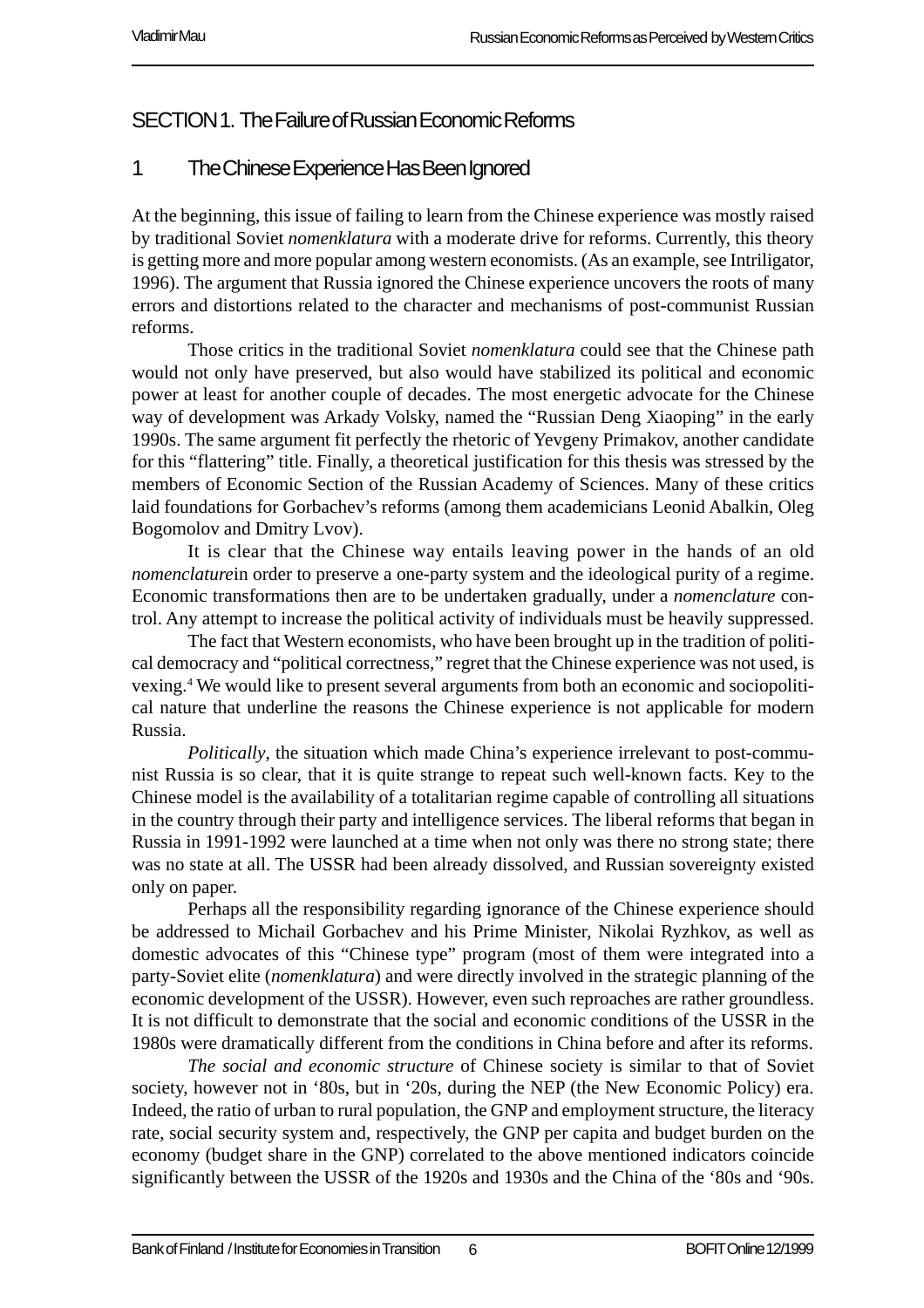(Without going into a lot of details, we would like to propose that the Chinese transformation may suggest how Russia could have been industrialized during the NEP period in a "softer"  $way<sup>5</sup>$ .)

To implement the model of accelerated economic development while preserving a totalitarian regime, three conditions are important. First, economic development should be set at a low level because a significant number of the labor force is not actively involved in production (i.e., there is rural overpopulation ). Second, social development should be set at a low level (note that the level of the state's social responsibilities is not the same as in developed societies; for example, the Chinese social security and pension provision system covers no more than 20% of its population, compared to the one in the USSR which covered the whole population). Third, there is a low cultural and educational level and the demand for democratization of the society is not an important issue among the bulk of the population<sup>6</sup>.

These factors are all currently present in China - and none of them existed in the Soviet Union of the 1980's. In fact, anyone who regrets that Gorbachev did not follow Deng Xiaoping's way or who recommended that Russia learn from China must then agree with the following prerequisites: First and foremost, the government shall reject its social responsibilities and stop paying for pensions and social benefits; then, second, the government shall cut the provision of free education and health services; and third, the government shall adjust the level of budget burden in GDP from the current 35% to approximately 20-25%<sup>7</sup>. However, as far as we know, advocates of the Chinese recipe to a large extent are motivated by the deteriorating social situation in Russia and demand its improvement. This means, that their recommendations then are not based on a realistic economic policy but on useless dreams "to make all thing better"<sup>8</sup>.

We do not want to get bogged down with the question of whether the initial conditions in China were more or less favorable compared to the USSR at the beginning of its restructuring. That question needs to be discussed separately. The statement, "China's challenges were greater for it had to manage the challenges of transition and of development simultaneously" (Stiglitz 1999, p. 3) is irrelevant to the Russian situation. The Soviet Union did not only have to reorient its labor production toward a market direction, but also had to implement deep structural reform in order to transform an industrial economy into a postindustrial one. To form new sectors of the economy having an existing industrial system with its priorities and powerful groups of interests is to say the least not less difficult than the creation of modern industrial sectors.

The development of democracy was equally complicated. The Soviet society of the 1980s was mature and educated enough, and the country was relatively open to a Western style of life. Therefore, the population accepted the reforming initiative of the Party's leadership without political adjustments. Because of the experiences of the 1960's (when the USSR leadership rejected economic reforms and suppressed reforms in Czechoslovakia), nobody would believe that the intentions of the Party's leaders were serious. The population viewed the statements about reforms as a provocation by the State security service (the famous KGB) to test the loyalty of the citizens. Only because the Government was ready for real political change were the leaders able to induce economic reforms; and, at the same time, they were able to silence the majority of party leaders who considered Gorbachev's initiatives an imprudent annoyance (for more details, see Mau 1999).

Thus, all the arguments that economic reforms should have been undertaken beforehand and only followed by political reforms, democratic development, freedom of speech, and liberalization of political prisoners are groundless in regards to Russia. The arguments are incorrect from a political-economic point of view and amoral to boot<sup>9</sup>. Any appeal to turn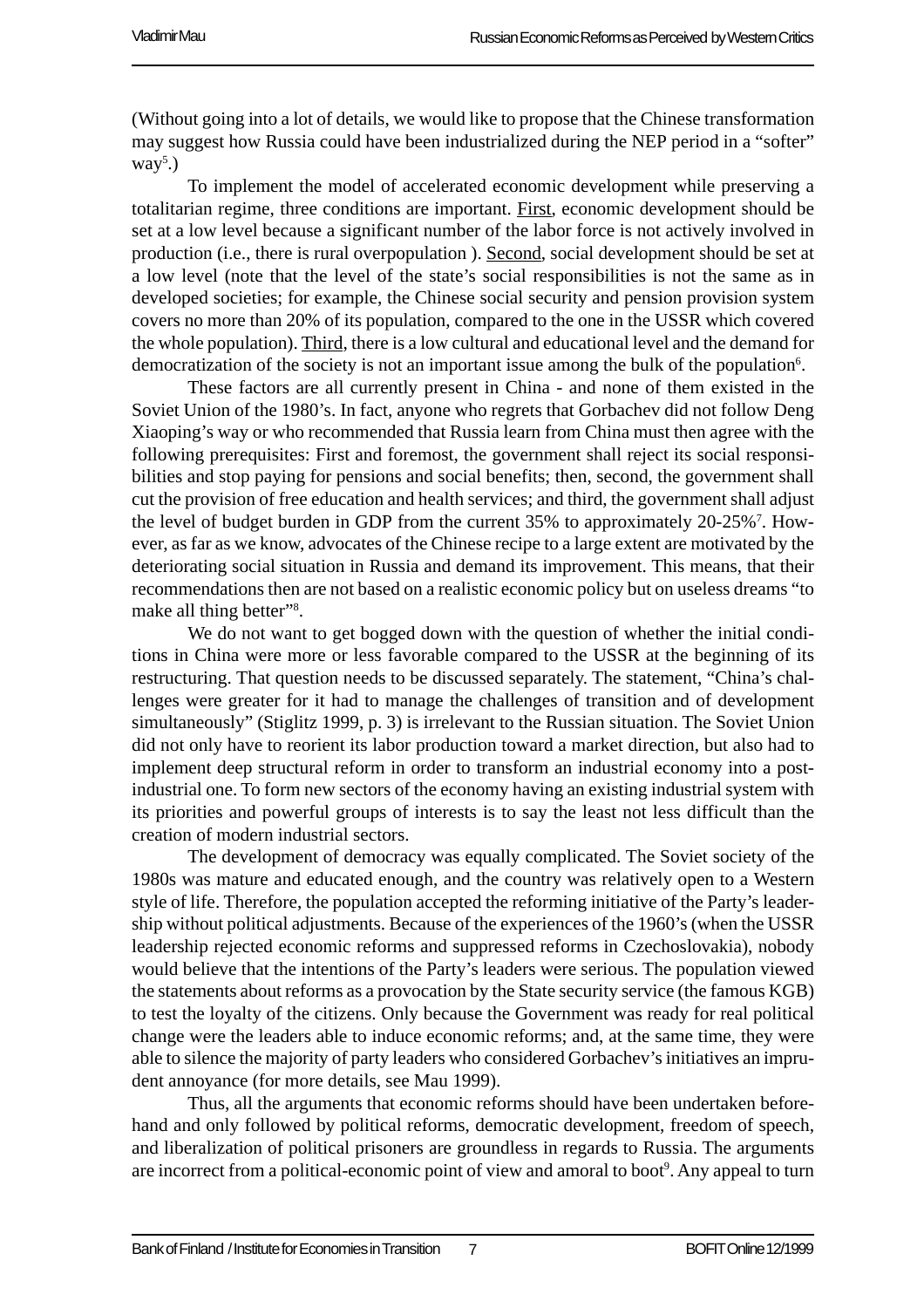to the Chinese model implies strengthening the totalitarian character of society, and to catalyze a neo-communist reaction. It is not irrelevant that many people treated the letter containing the corresponding proposals (published on July 1, 1996 before the second round of the presidential elections) and written by a number of famous economists from Russia and the USA (Abalkin et al, 1996), as a declaration to support the candidate from the Communist Party of the Russian Federation.

#### 2 The Role of Financial Stabilization

The other criticism frequently extended to the Russian reformers addresses their fascination with macroeconomics (or, to be more accurate, with the issues of financial stabilization) and not with the implementation of institutional reforms. It has been said that "shock therapy" devastated the population's savings and decreased consumer demand which, in turn, formed the conditions for a sharp production decline and privatization distortions. In addition, there is the thesis dealing with the harmful nature of a created internal debt system, the notorious GKO pyramid. "What was worse for Russian economy was the government's pursuit of a policy of macro-economic stabilization" (Brovkin 1999, p.22). This echoes the typical statements in literature regarding Russia.

With all the many criticisms and reproaches, the voices of different critics create a single choir, though they are often talking about different things. The most educated and the least politically engaged economists assert that the fascination with macro-economic stabilization has set aside a plan for institutional reforms. They argue that institutional reforms were not part of the overall reform plan as they should have been; and that they also could have been undertaken with the same "shock therapy" methods (Stiglitz, 1998; Stiglitz, 1999, p.21). Others believe that macro-economic stabilization was a mistake because the stabilization led to an overrated exchange rate, which, in turn, devastated domestic producers. (Brovkin 1999, pp. 22-23). Finally, there are writers convinced in a harmful nature of a macro-economic stabilization policy (in other words, financial stabilization, or "shock therapy") as is $^{10}$ . It is interesting that advocates for the latter approach often mention such authorities as Joseph Stiglitz or Kenneth Arrow as if they had also considered a decisive stabilization policy dangerous and distracting <sup>11</sup>.

Thus, there are several issues incorrectly mixed together: the expedience of a shock therapy policy, factors predetermining the transition to such a policy, concrete mechanisms to implement macro-economic stabilization, the ratio between macro-economic stabilization and institutional reforms, and the more general issue dealing with a sequence (consistency) of economic reforms after the collapse of Communism.

If shock therapy implies a decisive and rapid macro-economic stabilization with an achieved price and budget equilibrium, inflation freeze, and the national currency transformed into a tool for economic agents to perform their transactions, such a policy was just partially implemented in Russia. The most important achievement of the first phase of economic reform was that the goods shortage was overcome, the threat of hunger in the winter of 1991- 1992 was avoided, and the ruble became convertible in current accounts. Such an accomplishment is not inconsequential for a country with a 60-year history of goods shortages and criminal punishment for hard currency transactions. But, it is not enough to be labeled with the a somewhat exotic label of "shock therapy". It took four (!) more years for the ruble to acquire some kind of stability - it happened in 1996. It took three more years for the country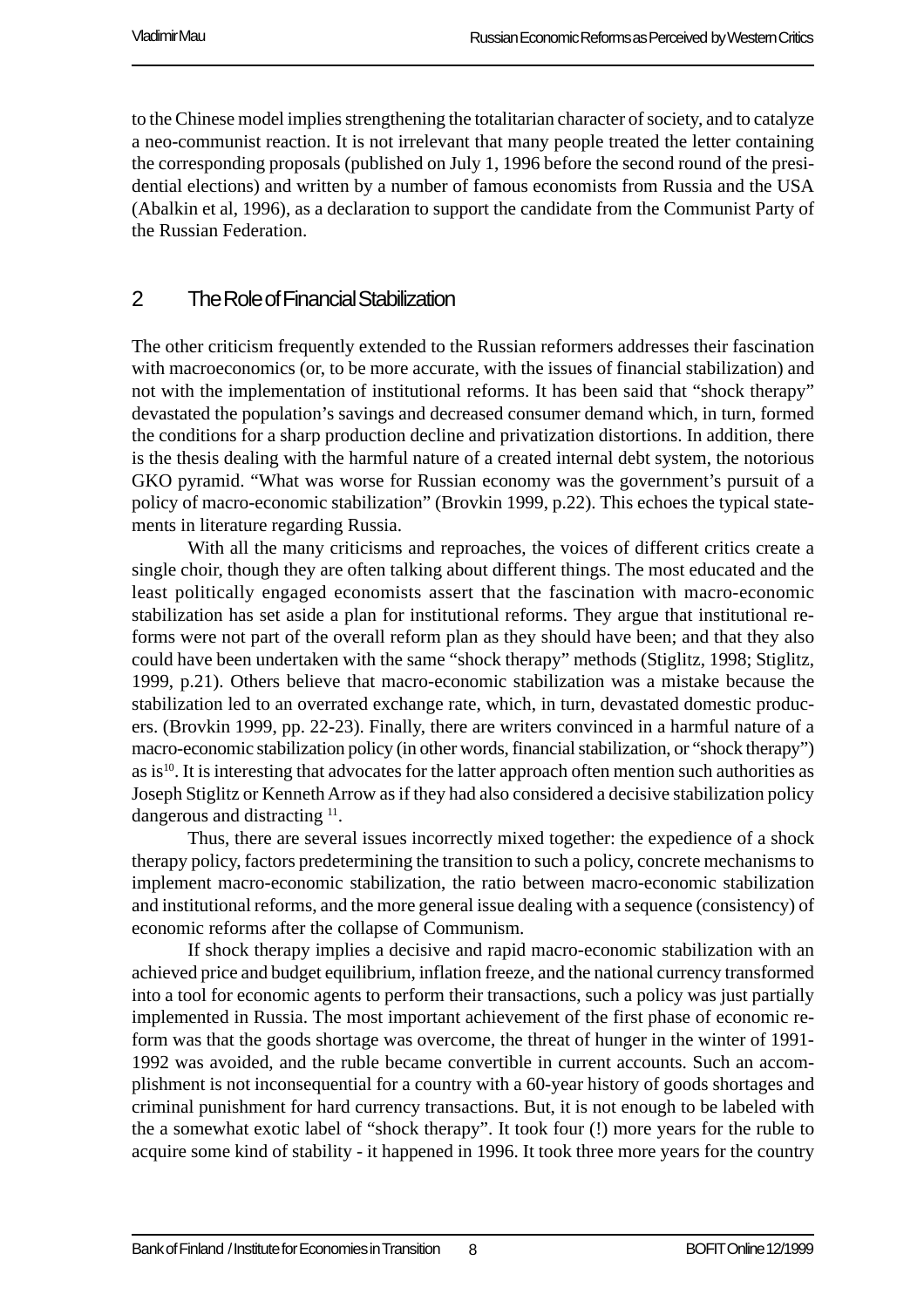to achieve at least the primary balance of its budget – it happened in 1999. Altogether, it took seven years to resolve the very first tasks of a macro-economic stabilization. What a shocking therapy it was!

Shock therapy is frequently understood not as a specific logical type of economic policy with set results, but by the painful consequences of macro-economic decisions such as the jump of prices and unemployment rates, the growth of poor population and social stratification, sometimes even by the decline of the demographic situation<sup>12</sup>. Emotional writers consistently interconnect all of these social disadvantages and problems with the liberalization and stabilization measures undertaken during the first post-communist governments. In fact, the social adjustment burden was the result of the financial crisis at the moment of entering a post-communist epoch, and not of the stabilization policy as such. In other words, the shock-therapy nature of the stabilization program was, for the most part, predetermined by the policy of the last Communist government, and not by the reformers. The most unbalanced economies were in the countries of the former Soviet Union and Poland; and those were the countries where "shock therapy" was implemented<sup>13</sup>. In regards to Hungary and Czechoslovakia, their last communist governments pursued a rather cautious financial policy. After the change from their communist regimes, the changes in corresponding economic indicators were much more moderate. Therefore, it was not as difficult a task to implement stabilization measures there, especially in the social and political regard<sup>14</sup>.

|                       | 1989   | 1990    | 1991    | 1992    | 1993   | 1994    |
|-----------------------|--------|---------|---------|---------|--------|---------|
| <b>Russia</b>         |        |         |         |         |        |         |
| <b>Budget</b>         | $-8.6$ | $-10.3$ | $-30.9$ | $-29.4$ | $-9.8$ | $-11.8$ |
| <b>Inflation</b>      | 1.9    | 5.0     | 161     | 2506    | 840    | 204.4   |
|                       |        |         |         |         |        |         |
| <b>Poland</b>         |        |         |         |         |        |         |
| <b>Budget</b>         | $-7.4$ | 3.1     | $-6.7$  | $-6.7$  | $-3.1$ | $-3.1$  |
| <b>Inflation</b>      | 247    | 249     | 60.4    | 44.3    | 37.6   | 29.4    |
|                       |        |         |         |         |        |         |
| <b>Hungary</b>        |        |         |         |         |        |         |
| <b>Budget</b>         | $-0.2$ | $-1.4$  | 0.4     | $-2.9$  | $-6.8$ | $-5.5$  |
| Inflation             | 16.7   | 16.9    | 33.4    | 32.2    | 21.6   | 21.1    |
|                       |        |         |         |         |        |         |
| <b>Czech Republic</b> |        |         |         |         |        |         |
| <b>Budget</b>         | $-2.8$ | 0.1     | $-1.9$  | $-3.1$  | 0.5    | $-1.2$  |
| Inflation             |        | 18.4    | 58.3    | 9.1     | 25.1   | 11.7    |

Table 1. Budget deficit/surplus (-/+ % GDP) and the inflation growth (% of a previous year) before and after the onset of post-communist reforms.

Sources: World Bank (1992); Gaidar (1998); Sinelnikov (1995).

It was not the shock therapy program but the refusal to stick to it that catalyzed many contradictions in Russia's post-communist development, including its institutional problems. The decline of investments, the lack of interest of foreign businesses in Russian enterprises, the unstable conditions for production, and the many defects of privatization are all associated with long overdue and incomplete financial stabilization processes. It was not the monetary stabilization per se that fueled the dollarization of savings and transactions, the currency appreciation, and the contraction of output (as claimed, for example, by Brovkin, 1999, p.  $23)$ <sup>15</sup>.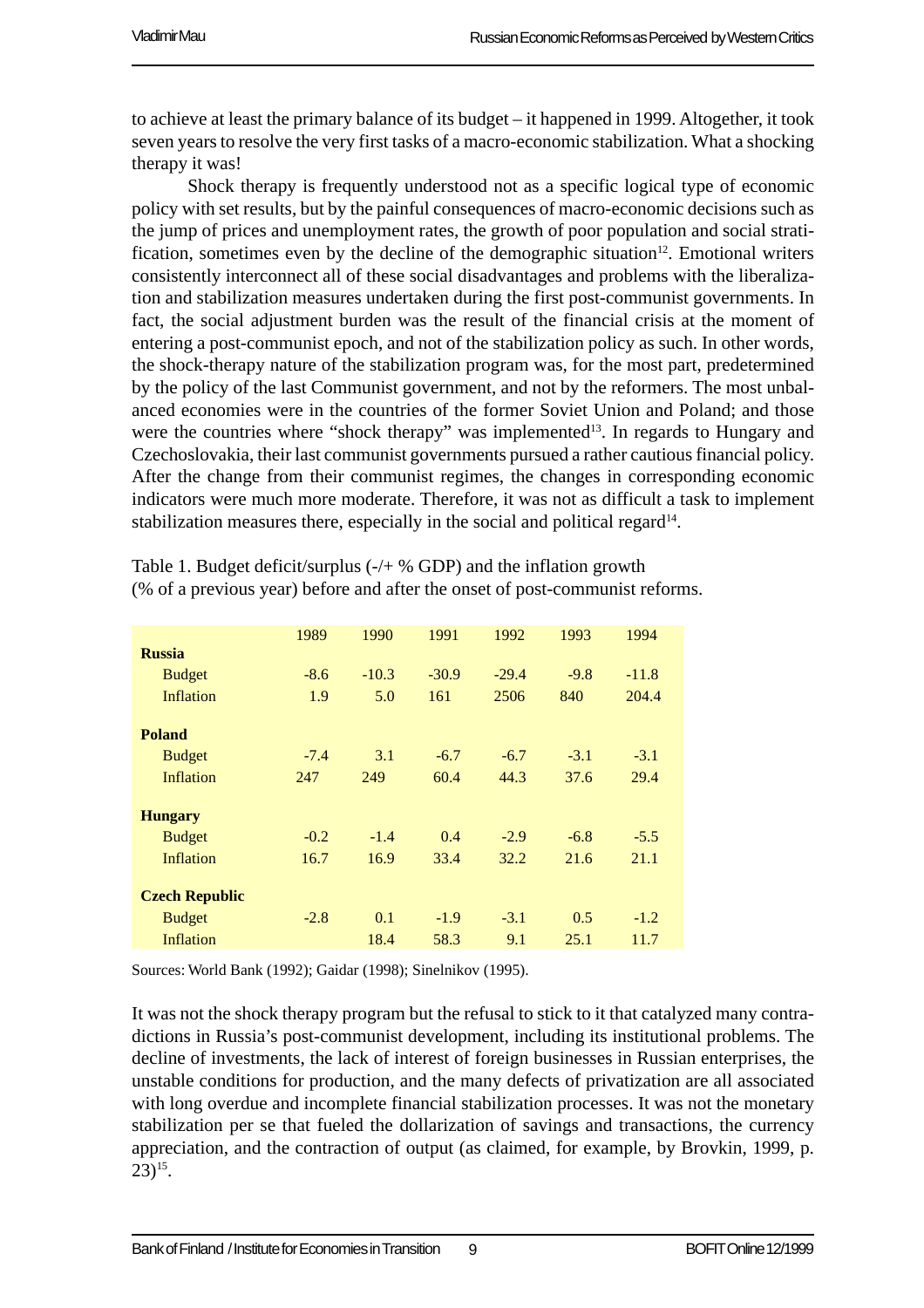It is not only inflation that is unfavorable for investments, and several examples exist in which investments and the growth of the economy occur while inflation approaches 100% per annum. There is another and more complicated mechanism that appears to foster institutional limitations on economic activities. As Yegor Gaidar points out (1997), in a post-communist country there is a clear connection between the duration of a high inflation period and the depth of a budget crisis. The longer there is high inflation, the stronger is the addiction of the government and the economy to an inflation tax; the more inflation tax, the further the tax system degenerates. Thus, it was an incomplete (or, unrealized) state of shock therapy that caused the sensitive erosion of resources available to the budget, the crisis of the budget sphere, and the necessity of internal borrowings in the form of GKOs. In addition, it was the budget deficit that spurred a strong appreciation in the ruble exchange rate<sup>16</sup>. A stable national currency was necessary to solve the budget problems through internal borrowing mechanisms. Furthermore, the more the budget depended on the financial market the less the government could maneuver.

To summarize, it might be said that incomplete macro-economic stabilization and an inability of reformers to realize "shock therapy" measures dramatically aggravated a budget system in crisis – both in terms of expenditures and income. This, in turn, set in motion a deep crisis within institutions and of the government power structures themselves.

Often shock therapy is criticized because reforms are undertaken in the wrong sequence<sup>17</sup>. It is said that institutional reforms and privatization should take place first, and liberalization and stabilization should take place later. This may be correct in terms of logical speculations, but the experiences of those countries that undertook market reforms does not provide a single case to prove such a concept viable. (In fact, there are still Northern Korea and Cuba, which sooner or later must also undertake market reforms and maybe prove another sequence of events).

We cannot help but admit that Joseph Stiglitz was right when he pointed out the correlation between "shock therapy" and institutional reforms. In fact, institutions building takes significant time; they cannot be created by a "blitzkrieg" methodology (Stiglitz 1999, p. 21). However, simply because this or that model seems justified theoretically, does not guarantee that it can be practically implemented. Keeping this point in mind is important in the analysis of Russian privatization.

#### 3 Russian Privatization Experience

The results of Russian privatization currently is unanimously negatively scored, while the score was unanimously positive during the first years of its implementation. The responsibility for this failure roots itself in the same characteristics that everybody initially applauded: the rapid and "massive" nature of the privatization program in Russia<sup>18</sup>.

Critics address these reproaches to the Russian privatization program. First, privatization was implemented too rapidly without appropriate institutional preparation and legislation. Second, privatization weakened state power, eroded public order, and fueled corruption. Third, privatization did not create real owners of property; in fact, all (or almost all) the property that was privatized had a criminal element. Defects in the voucher mechanism, the personal desire of the reformers to accelerate the break with Communism, and sometimes their dishonesty – all these arguments are used to explain why privatization did not work properly.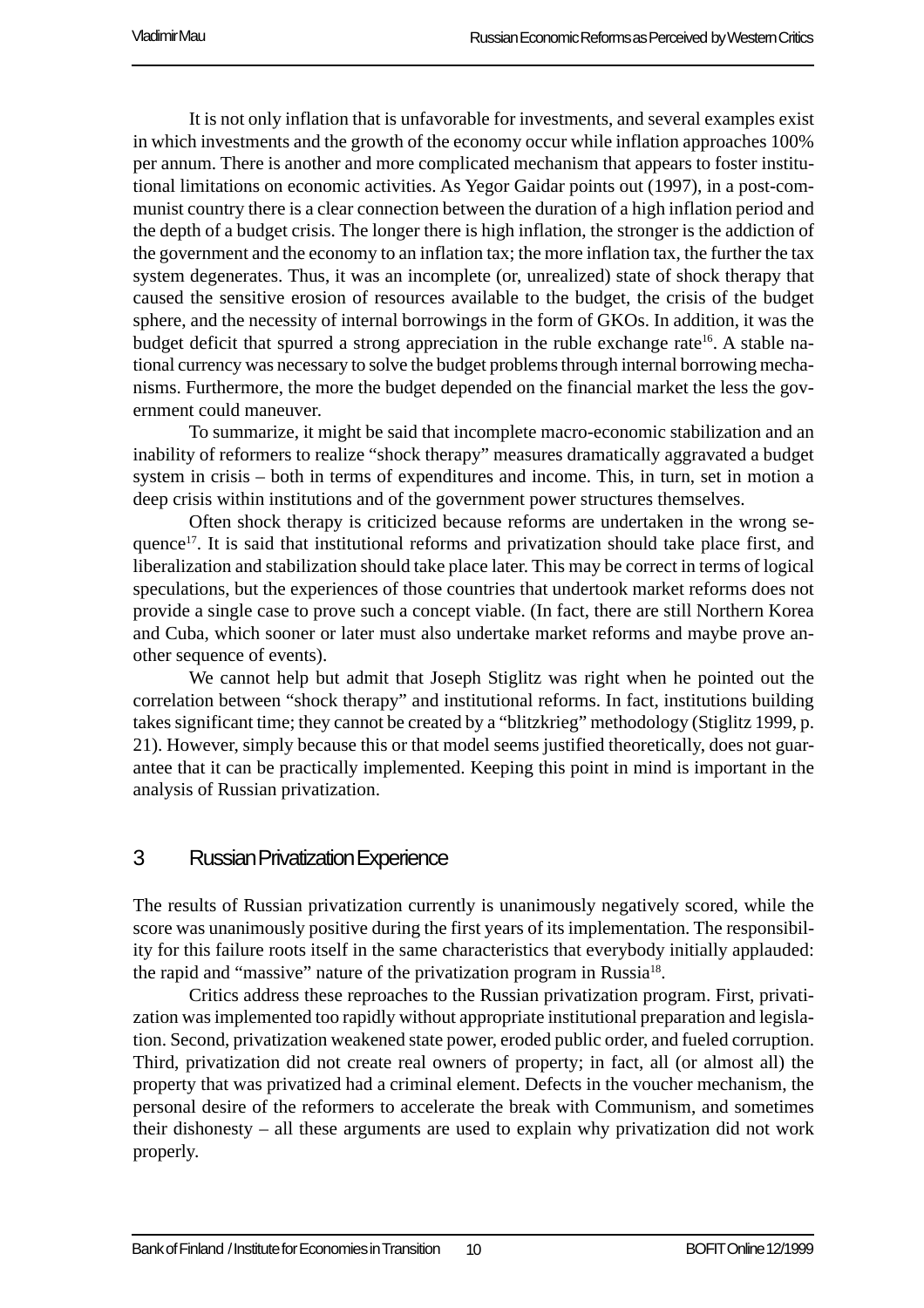Now there are suggestions that the privatization process should have been undertaken gradually and in parallel with the creation of appropriate market institutions that would have secured a longer period for state control over property and its proper usage. There are also suggestions of other privatization mechanisms; for example, privatization in favor of stakeholders or leasing mechanisms (to rent with the right to purchase). Unfortunately, all of these suggestions do not take into consideration the economic, political, and legal realities that existed at the beginning of the privatization process in Russia.

Let's discuss those "miserable" vouchers. Yegor Gaidar, Anatoly Chubais, and their colleagues were against free distribution of property through privatization checks<sup>19</sup>. Initially, they considered a gradual privatization for cash to be necessary. However, the real conditions of the early 1990s dictated a different approach. On June 3 1991 the law "On Privatization of State and Municipal Enterprises" was adopted. This law established the legal basis for privatization in Russia. It was this law that prescribed individual privatization accounts, in essence a non-cash mechanism of privatization. It soon became clear that such a system was inefficient and vulnerable to corruption. The intention of reformers was to cancel it. However, in the process of negotiations with the legislature, the negotiators reached a compromise to keep privatization checks but to make them impersonal. It was impossible to consider a total rejection of non-monetary privatization mechanisms $^{20}$ .

The speed of privatization became also a very critical issue. Nowadays, one can discuss whether it would have been more reasonable to leave the majority of enterprises as state properties, and gradually perform a case-by-case privatization. In reality, the state did not have any control over "its" property, which *de facto* was being controlled by management. After 1988 the process of "spontaneous privatization"<sup>21</sup> started gaining momentum. Spontaneous privatization is a euphemism for the transferal of state property into the hands of those who use it. It was initiated by the USSR Law on State Enterprises (June 30, 1987). In accordance with that law, labor collectives (in fact, directors, managers) became independent from the state. Directors obtained the rights of owners, but the responsibilities for their enterprise were left with the state. The Law on Cooperation (1988) adopted soon after also created a mechanism for mistreating the property: to establish cooperatives within enterprises. These cooperatives performed the most lucrative activities for their enterprises or used the difference between the state (at the enterprise) and market (at the cooperative) prices in their favor. The difference (profits) went to the managers (who or whose relatives were the owners of cooperative) $22$ .

A "spontaneous privatization" is also characteristic of the right given to labor collectives to purchase rented enterprises. Taking into consideration reasonable theoretical thoughts, Joseph Stiglitz opposes a rapid voucher privatization and prefers a solid, non-speedy mechanism to transfer lease-based enterprises (one that are to be rented with a right to purchase, or lease-with-purchase deal). Furthermore, as an example of Gorbachev's institutional incrementalism, he points directly to "renting with a purchase right". According to Stiglitz, the so-called reformers (which is, again, his expression) should have adhered to such a model. (Stiglitz 1999, p.24). But it is well known in Russia that one of the arguments leading to rapid voucher privatization was the spread of the "lease-with-purchase" system. This system in the vast majority of cases served as an instrument for managers to obtain the property of their enterprises for free.

The reality was very different from what its critics saw. Accelerated privatization in Russia was not a mechanism to take the state out of the economy, but an attempt of the state to catch the last coach of a departing train named "socialist property". The privatization program, though it had its own problems, facilitated the restoration of some order of property management, and brought some order to the whole sphere of society.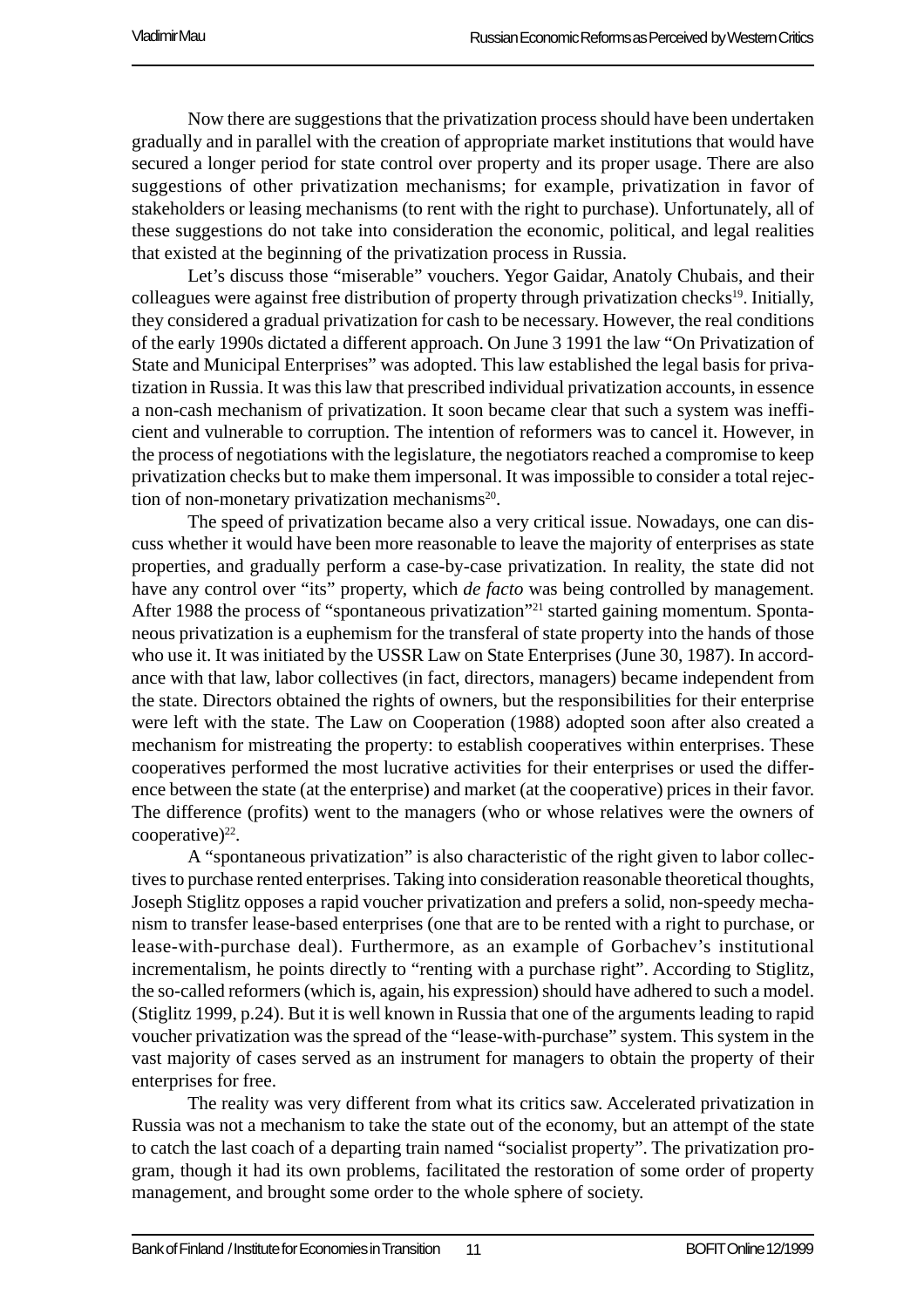As he does not take into account the initial lack of real mechanisms of state control over property, the apparent contradictions in Stiglitz's paper are unavoidable. On the one hand, he asserts that control over directors of state enterprises could be considered as an alternative to an accelerated privatization (p. 15). On the other hand, even presently it is clear that the state is unable to regulate the activities of the fund managers efficiently (p.16). It should be noted that in the first case we are talking about hundreds of thousands of enterprises in a collapsing state (the beginning of the 1990s) and in the latter case we are only discussing several dozen funds.

At last, I must comment on the main proposal made by Stiglitz that recommends undertaking the privatization in favor of the stakeholders, and to applying the principles of businesses managed by an owner or a family firm to medium and large companies. (Stiglitz 1999, p. 18). What he is recommending is privatization in favor of an enterprise's employees: they "are not alienated passive shareholders who view their enterprise as a "property" only (which gives them a chance to harvest fruits)". (Stiglitz 1999, p. 18-19). Such theories, however, base themselves on limited knowledge of both the Russian privatization experience and the functioning of the companies in Russia. First and foremost, a great majority of Russian enterprises had been privatized in favor of labor collectives, which hardly facilitated the transformation of the latter into efficient owners. In the contrary, the privatization in favor of employees helped directors to obtain full control over their enterprises; in fact, from the very beginning, with threats to fire (if voting did not go their way), and then, legally (with employees selling their shares voluntarily or under duress). As a result, such a proposed privatization mechanism facilitates the process of "selling and stealing assets, which leads to an enterprise's collapse" even more (Stiglitz 1999, p. 17). Thus, we see no proof that "privatization in favor of stakeholders" is capable of showing better results $23$ .

#### 4 Roots of the Reformers' Errors: the Professors' Approach

Another set of criticisms directed at Russian reformers targets the various sources of their mistakes. They discuss those errors that underlie the above-mentioned defects in Russia's economic policy during the last decade. It is their perception of Russian reformers' mistakes that uncovers the roots of many misunderstandings and confusions; misunderstandings that are unusual for serious economists.

The theoretical and ideological preferences of those who led the government at the beginning of the reforms are often considered as the main reason behind their poor results. The following issues, according to critics, contributed to the lack of success of the Russian economic reforms of the 1990's.

First and foremost, the reformers are accused of being fascinated with theoretical models they had studied from textbooks, and that those textbooks were not of the best quality. Joseph Stiglitz is adamant regarding the reasons for the Russian reforms' failure as "a failure to understand what makes an actual market economy function – a failure arising in part from the neoclassical model itself". The reformers "were overly influenced by the simplistic textbook models of the market economy" (Stiglitz 1999, p. 4).

Second, the ideological prejudice of the reformers, along with their wish to finish with the communist past and its inherited institutions determined their desire to demolish those institutions rapidly and without an immediate substitute. But as the Chinese experience also proves, poor existing institutions are better than none at all.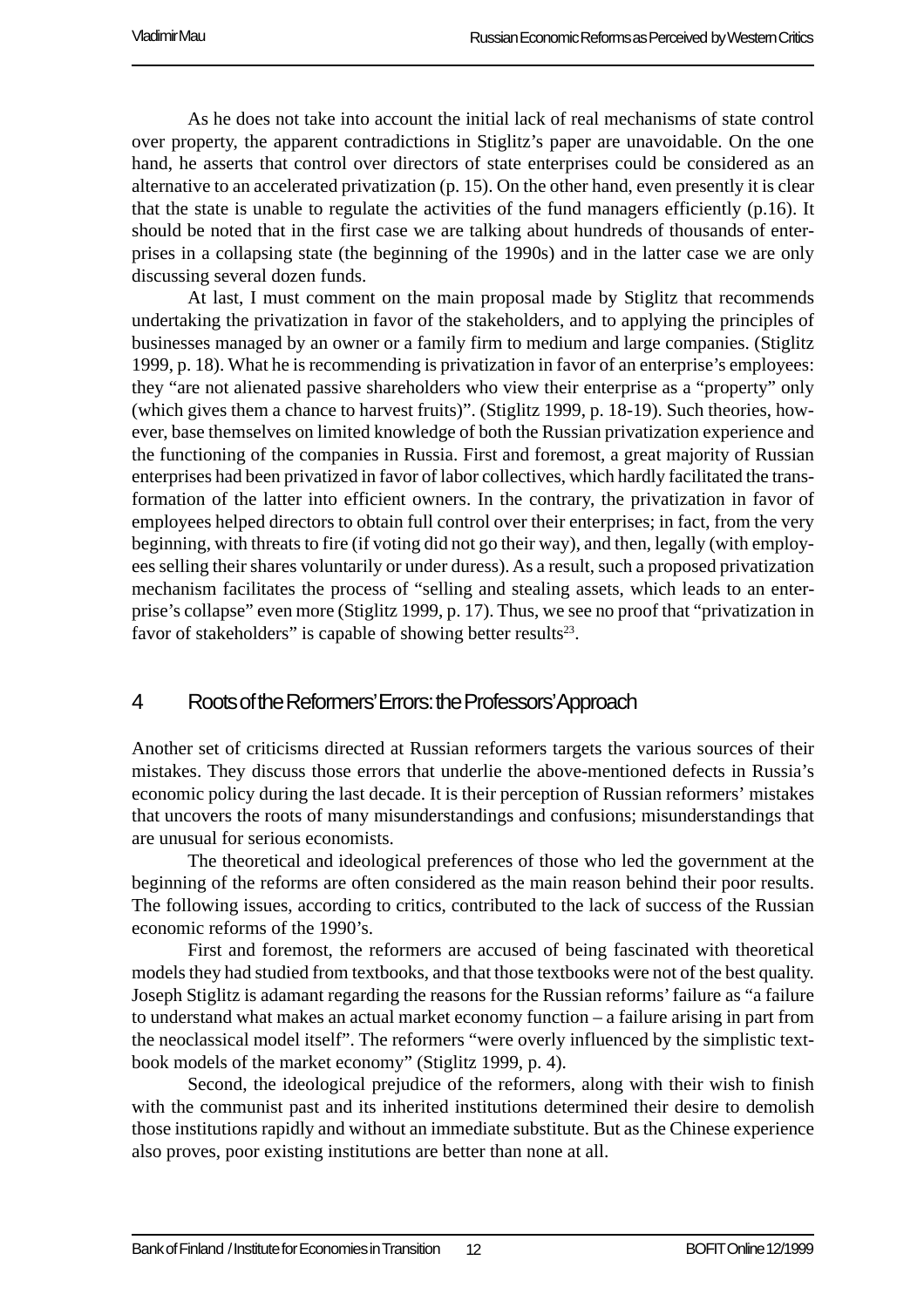The third reason for those mistakes was inadequate advice from foreign experts (mostly American, as Western European critics like to stress) who were actively working with the Russian government during the first post-communist years. Their role is usually considered as the reason for such defects in the Russian model as "shock therapy" and excessive attention to macro-economics, privatization, and strict monetary stabilization. "No one can dispute that shock therapy was a Western product imposed on Russia by Western advisors and their Russian students" (Brovkin 1999, p. 22). This thesis is asserted by almost any solid sovietologist paper.

In addition to the latter argument, there is criticism of international financial institutions, who imposed inadequate reforms on Russia and provided bad advice. This criticism is based upon the "Washington consensus" (Stiglitz 1997, 1999) $^{24}$ .

Finally, the "vicious" character of the last decade of the '90s (imposed by the West, the IMF, etc.) is explained by the lack of understanding of historical, cultural, national, etc. traditions of Russia, with its glamorous past and heroic present times.

Knowledge of Russian and especially Soviet history is reckoned as the key to understanding how to reform the economy. Sovietology in this logic becomes the main trustee and source of wisdom for a post-communist country. Those researchers with a strong background in the Soviet economy should be looked upon as genuine experts regarding Russia<sup>25</sup>. These researchers include sovietologists who were completely unable to assess the real contradictions of the Soviet system and to forecast its development within Gorbachev's *perestroika*. That is why they were offended by Russian reforms. Most of them did not understand and still do not want to understand the real problems and the logic of a post-communist economy.

All of these factors are closely intertwined by both logic and methodology. All of them are based on a very special, misguided approach to economic policy decision making. Such an unfounded approach includes the following components. First, an economic policy is the result of a plan worked out in an academic setting. Second, there are correct and incorrect (right or wrong) economic theories. Third, an economic theory directly influences market behavior. Fourth, economic advisors must give advice, and politicians must implement what is advised to them.

Alas, all the aforementioned arguments and factors base themselves on total misunderstanding. When critics say that it is impossible to develop an economic policy based on certain textbooks and theories, they immediately offer other textbooks and theories. For example, all the reform failures appear to be caused by the fact that the books of Keynes, Schumpeter, and Hayek were ignored. The textbooks on economic theory that focus on information economics instead of a "genuine" neoclassical approach were not appreciated enough either; the reformers used "the typical American style textbook (which) relies so heavily on a particular intellectual tradition, the neoclassical model, leaving out other traditions" (Stiglitz 1999, pp. 3-4). Certainly, when theoreticians criticize practical politicians, different authors blame the latter for their sins, although their conclusions are the same. For example, Stiglitz reproaches the less-appreciated Hayek, whereas many Russian critics consider the fascination with Hayek to be the reason for Russian reformers' failures.

A naïve belief in economic advice and advisors' superpower is also rather strange. We are not discussing the issue of who (among Western advisors as they are called in the West) has ever been involved at least in actual economic and political decisions. There were many self-proclaimed "advisors" to the Russian Government or the President who just once met one of many deputy ministers (there have been many more deputy ministers in Russia than, say, in Great Britain or in the USA).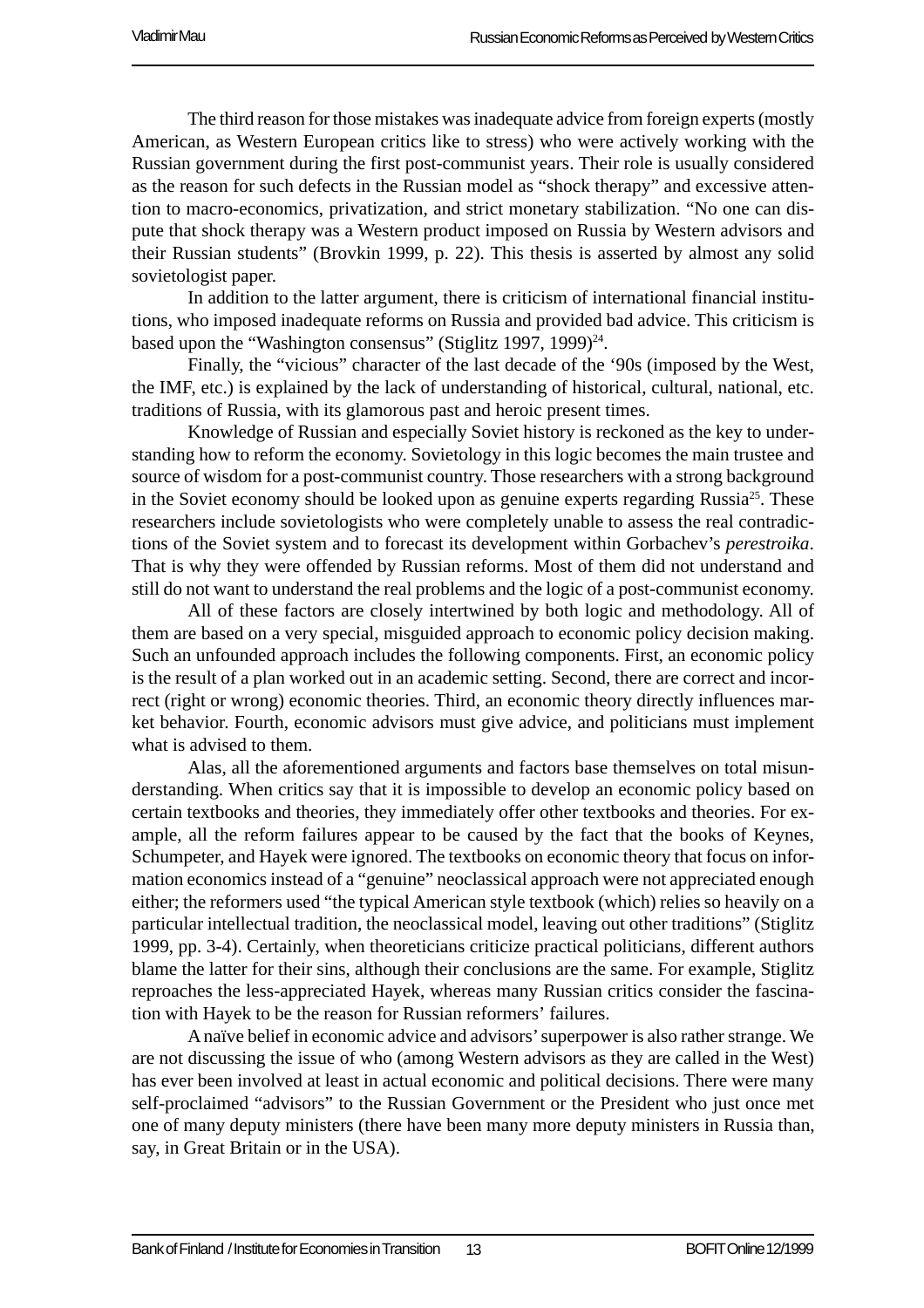More important, the role of an economic advisor never includes and should not include political decisions. Decision-making is the responsibility of politicians and administrators. An advisor should analyze the situation from a theoretical and historical point of view that includes his/her own experience. Another question is how good or bad such an arrangement is. It is both fair and appropriate that a politician or public servant (who is responsible before the voters or bosses) takes political decisions.

An economic advisor is simultaneously weak and strong because of a limited sphere of his/her professional knowledge. A politician when making a decision possesses a greater number of facts, including a real balance of social forces, interest groups, and concrete (often short-lived) political objectives, and thus cannot rely just only on theoretical and historic concepts. If an economist does not appreciate an advisor's profile, it can lead to conflicts and misunderstandings based on: "If I am an advisor, why doesn't this stupid politician follow my wise recommendations?"

Politicians accept recommendations from advisors in two cases. On the one hand, if their recommendations are obvious; for example, the necessity for budget equilibrium, price liberalization, fighting hyperinflation. Of course, sometimes there are recommendations not to balance budget, not to stop inflation, etc. However, the latter deal more with a sphere of pseudoscientific exotics. Anyone who remembers empty stores in the fall of 1991 and a real threat of hunger in Russian cities, understands why the prices were liberalized without any drawn-out discussions.

On the other hand, politicians will accept recommendations that correlate with a developing balance of political and economic forces. "Politics is an art to find what is possible to do". It is the main rule of a politician which influences his/her possibilities (even abilities) to accept these or those recommendations.

These two factors determine the choice of advisors by politicians. During the last decade, there have been many advisors in Moscow. Those advisors proposed various recommendations how to save the country, and their recommendations often radically contradicted each other. (Even the above-mentioned Paul Fischer with his idea to attract investments instead of macroeconomic stability is characterized as "an independent economist who has worked on technical assistance programs to Russia" (see Transition, 1999:6, p. 34).

Anyone who has somehow dealt with practical development and implementation of an economic policy is well aware of this fact, a fact true even for stable democracies. Stiglitz himself once noted this when he became the chief economic advisor to the President of the United States<sup>26</sup>. These processes are even more complicated in a transition economy that lacks institutional stability, as well as a consensus on basic social values. That is why only a Western professor, who lives in stable democratic society may discuss the political and social struggle around the Russian (and in general post-communist) reforms as a struggle of metaphors and aphorisms taken from the books of other equally respected Western professors. While appreciating a beauty and witness of metaphors like "knowing what you are doing", or "knowing that you don't know what you are doing", "jump across the chasm in one leap" or "repairing the ship at sea", etc., we would hardly be able to analyze a post-communist economy while remaining captured by their beauty (Stiglitz 1999, p. 21-23).

The same must be noted regarding the programs of international financial institutions (particularly the IMF programs). The criticism of our Western colleagues is contradictory: on the one hand, projects agreed upon with the IMF are not realized or are poorly realized; on the other hand, the same projects are considered mistaken. There are again two approaches to the same problem: a general economic one, and a technical economic one.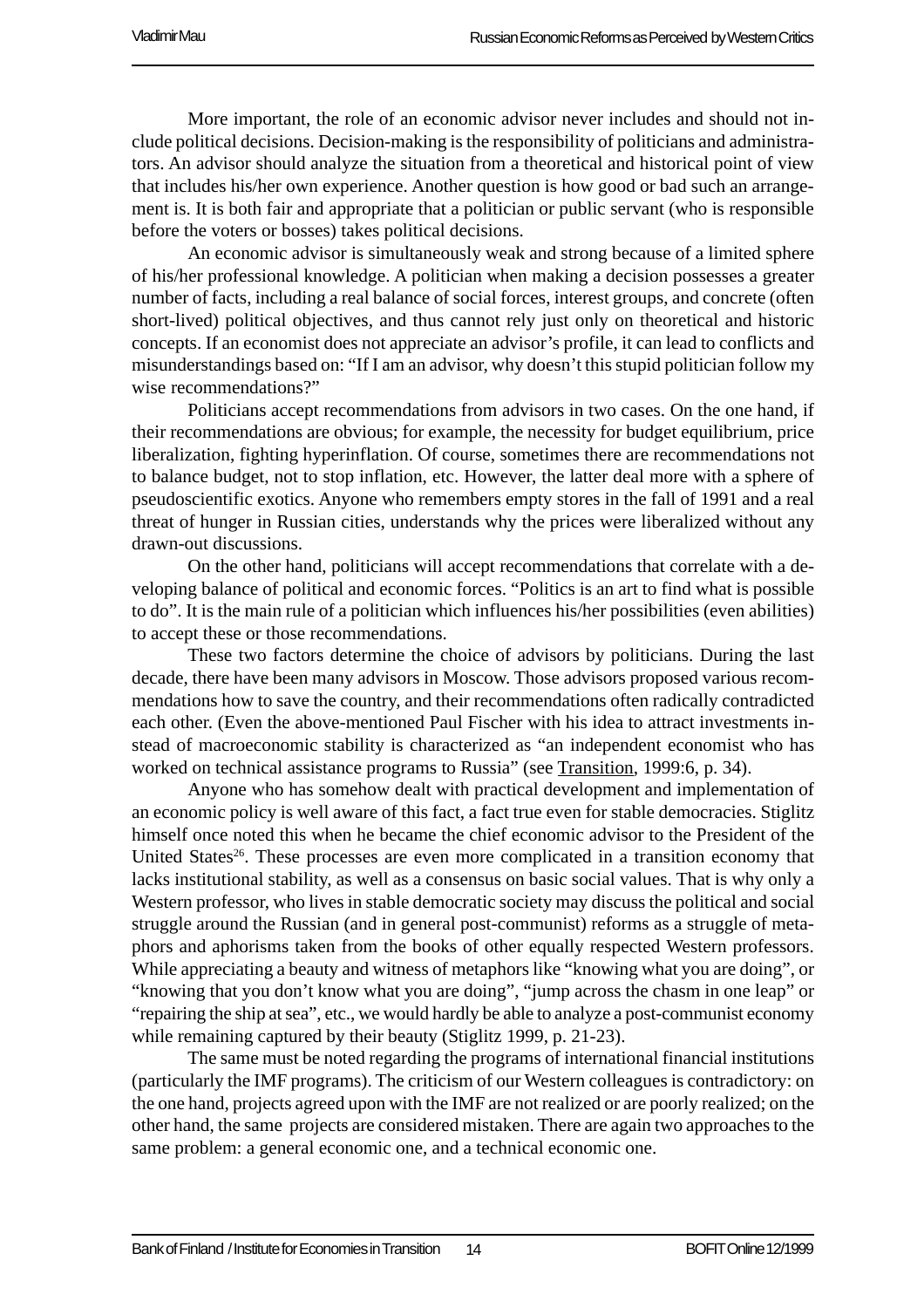The former view deals with the "Washington consensus" concept which is criticized for the lack of attention to institutional aspects of transition. One should take into account that institutional reforms take decades, and there is an immediate need to balance market and the budget and to stabilize currency. Therefore, it is practically impossible to synchronize these two aspects. It is possible only from a theoretical point of view. Very few real politicians (except for dictators) are able to undertake institutional reforms during a severe financial crisis.

The arguments regarding the role of foreign advisors can also be applied to the more technical issues related to governmental agreements with the IMF and the World Bank. But there is one additional circumstance rarely taken into an account. A good part of "the IMF conditions" were developed in Moscow, not in Washington. Russian politicians are the ones who initiated many of these conditions. And only then were they "imposed from the outside". This is a typical way for a weak government to launch unpopular reforms.

Similar arguments can be applied to the "ideological prejudice" of the reformers. In order to implement ideology there should be corresponding social forces (groups of interests) which are ready to support this ideology. A politician's decision per se is significant for stable societies with a sufficient inertial capacity. Post-communist Russia exhibited a highly turbulent social-economic structure plagued by the weak role of both private and state institutions. The ideological priorities of reformers are not as clear as they initially seemed. They have chosen the liberal strategy of transformation, but the development characteristic of economic systems in the end of the  $20<sup>th</sup>$  century predetermined their choice to a great extent. Practical steps taken by the reformers make the arguments of "ideological prejudice" even less coherent. As it is seen through the privatization program, the voucher mechanism did not correlate with the reformers' theoretical views, but it was in line with the logic of crisis. The same is true for a great number of other government decisions during the 90s.

Now, a few words about the cultural, historic, and geographical peculiarities of the country. Everything can be explained with this argument. For instance, the necessity to set up the Russian Bank of Development was explained by the size of the country and the existence of 10 time zones(?!); the existence of non-payments and barter transactions was also reasoned with the country's huge territory; the multiplicity of currency rates was caused by the peculiarities of national character. The list is endless. My political experience proves that reference to a country's national-historical-cultural-etc peculiarities is used at best when there are no other arguments to explain a problem, or  $-$  at worst, when one wants to steal something.

National and cultural peculiarities cannot be quantified. The same historic arguments can prove thesis and antithesis: that Russia is the most individualistic or the most collectivist country, that liberalism is as strange to its history as it fits the country, and so on. It sometimes seems that the "national-cultural-historic-etc." explanation plays the role of the *deus ex machina* of Greek tragedies: it appears when there are no other arguments. This is true not only for Russia. For 15 years after World War II, researchers accepted Japan's economic policy with great skepticism because of Japanese traditions and national character. Later, the same arguments were used to explain "the Japanese economic miracle."

Nevertheless, there is one important factor connected with the country's peculiarities. This is a level of economic development measured as GNP per capita. We have already stressed this factor while comparing reforms in Russia and China. However, its implications are much greater. When comparing countries, it is important to take this factor into consideration. Many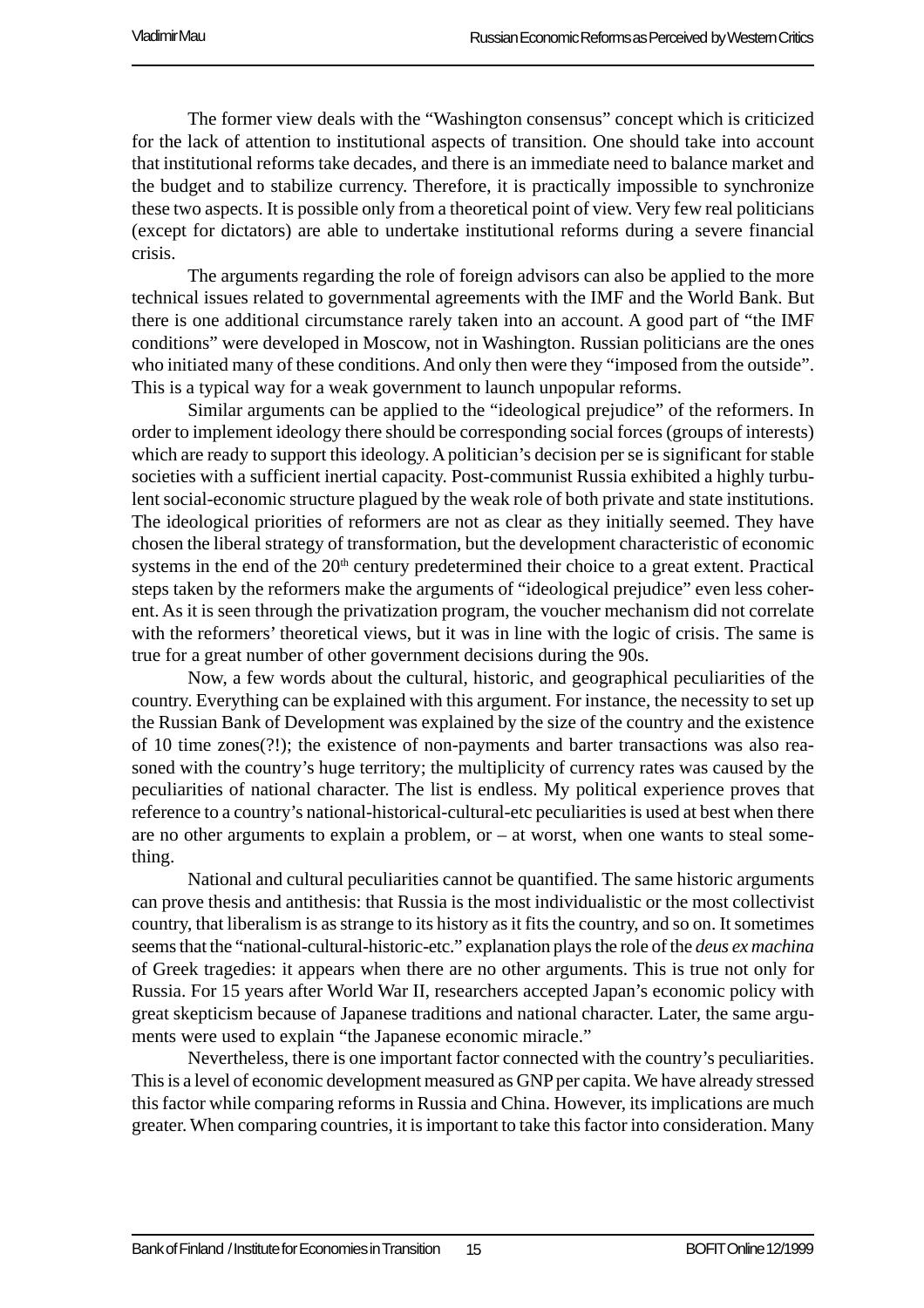national differences which seem painful become much softer (or even disappear) if compared with the situation of the same countries during different stages of history, when their economic development level and social-economic circumstances are comparable.

At last, if the problem rests with the wrong textbooks, advisors, and ideology, why have all Russian governments during the 1990's pursued the same policy with similar basic elements? These governments were different both politically and intellectually. Their understanding of the country's historic experience and traditions was dramatically different. "Monetarist" Gaidar was replaced by a "strict administrator" Chernomyrdin who was the great hope of all the lobbyists and communists. But, he continued (though, inconsistently) the policy to stabilize a macro-economic situation<sup>27</sup>, and a voucher privatization was implemented. The same direction was taken by a "young reformer" Kirienko. "Heavyweight" Primakov brought a lot of hope to the left wing. Their representatives played a great role in his government which was also supported by a left-nationalist majority of the State Duma. Nevertheless, Primakov also chose a policy of tough macro-economic stabilization. Stepashin and Putin chose the same path. Why did they all follow the same path? I believe there are "natural" factors that made all these prime ministers pursue the same direction, though with some variations.

\* \* \*

The characteristic feature of all of these criticisms is their attention to theoretical models at the expense of practical ones. Not only has the approach been too abstract, there has also been a refusal to analyze concrete events. Most recommendations deal with a desirable policy, and not with practical issues and constraints. These recommendations portray a lack of deep knowledge of the Russian experience. This lack can be seen in the set of sources chosen by some illinformed Western experts for their research: there is an excess of theoretical and sovietologist papers and a dearth of studies written by economists directly involved in implementing Russian reforms<sup>28</sup>.

Discussion regarding the reasons of failures of market reforms has been reduced to a choice between the wrong set of reforms or a good set of reforms implemented in an inconsistent manner (Stiglitz 1999, p. 3). We believe, however, that the problem is much more complicated than that. Setting aside personal issues and agendas, one should be able to distinguish the policy being *implemented* (not just discussed).

In this case, our criticism related to historic, national and cultural peculiarities should not neglect some real specific features of the Russian reforms compared to other post-communist countries. Here, the path of reforms is more complicated with a lot of contradictions and conflicts relative to most of Central and Eastern European countries. We will discuss this further.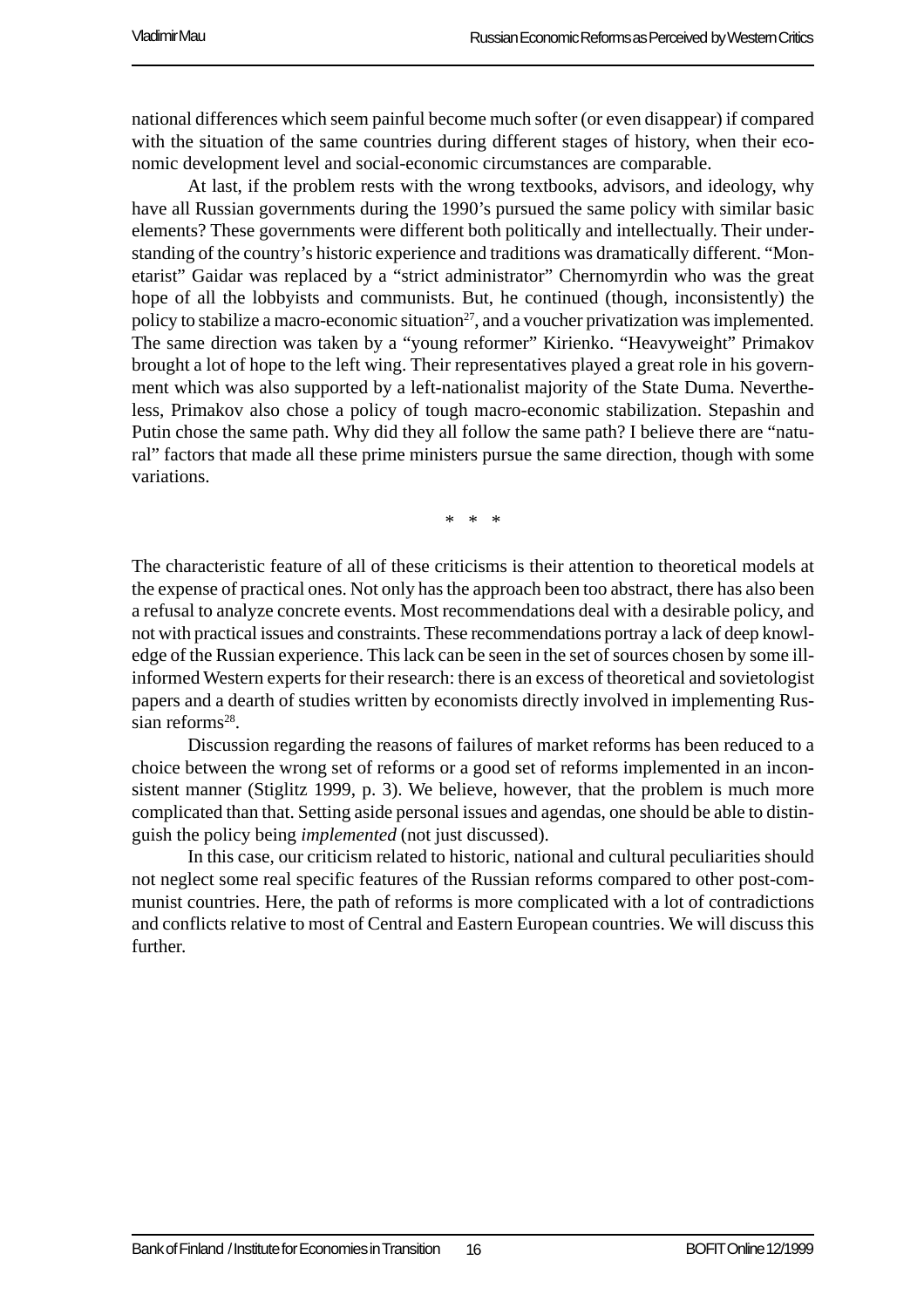#### SECTION 2. Post-Communist Transformation in Russia as Special Case

"Why were the reformers so unwilling to start from where they were?", Joseph Stiglitz asks (Stiglitz 1999, p. 24). He does not answer his question. (To be more accurate, he sees the reason as that the reformers *did not want* "to start from where they were"). But the problem has an opposite nature: the reformers had to start exactly from the place where they were in the situation predetermined by circumstances in the fall of 1991, when the first Russian post-Communist Government was created.

#### 1 A Weak State and the Revolution

The fundamental feature of Russian post-communist reforms is that they have been implementing in a situation of weak state power. Critics of Russian reforms often ignore this fact or view it as a result of the reformers' deliberate activities. Instead, they view the Reformers' liberal and anti-Communist ideology as the reason for the rapid liberalization and privatization that led to a state power crisis. The real process was quite different.

A radical (systemic) social transformation under a weak state power (government) is in essence the definition of revolution. This is a principle matter in the comparison of the modern Russian transformation with other post-communist countries. Russia is the only country (except for China) with a Communist system developed by itself, not imposed by outsiders. Consequently, the exit from Communism entails a much more complicated task that involves breaking a national consensus. This necessarily causes frictions between various social forces and interest groups. For Central and Eastern Europe overcoming the communist past and joining the European Society is an objective that unites their peoples. In the case of Russia, however, moving the country out of Communism and the demise of the empire are the sources of social tension and social disintegration<sup>29</sup>.

A revolutionary transformation has its own logic and regularities, including economic ones (i.e., special features of an economic policy and dynamics of business processes)<sup>30</sup>. An economic policy in a society torn apart by a social struggle can not be stable and consistent. First and foremost, the chaos is reflected in an inability of the state to influence social and economic processes. Revolution does not necessarily mean mass riots, but rather a systemic transformation under a weak state. This weakness ought to be incorporated into any discussion of modern Russian economic development. No researcher should ignore this fact.

The state's weakness reflects itself in the volatility of economic policy and trends, in the multiple centers of power competing with each other, in the lack of sustainable and stable political institutions, and in the lack of any acceptable and consistent "rules of the game". A state's weakness also causes a number of specific economic problems. This fact has been consistently proven not only by the experiences of modern Russian, but also by the experiences of the great revolutions of the past<sup>31</sup> (but this topic is largely beyond the frame of this paper).

Following is a list of some important economic consequences of a transformation under a weak government:

• An inability to collect taxes, which leads to an increased inflation tax and/or aggravates a budget crisis. As a result, the state is heavily under-financed, that means the government is unable to pay it bills. (We would like to underline that this was typical for almost all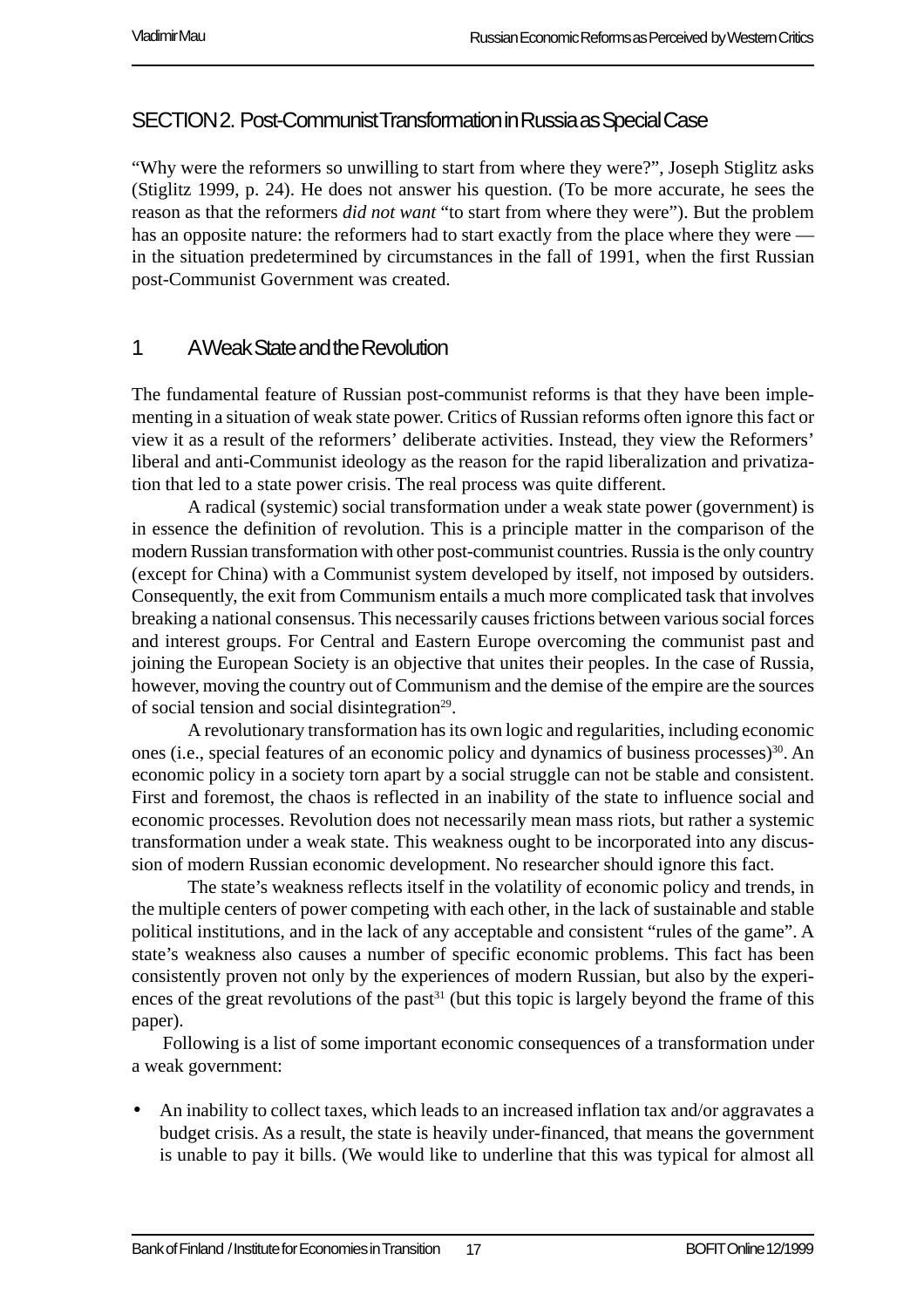countries in the same situation).

- Transaction costs increase rapidly. Accordingly, this decreases the competitiveness of domestic production.
- Demonetization of the national economy. (The same situation happened in countries where inflation of paper money was avoided because of metal coinage, but there cash was converted into treasury bills).
- The state's weakness makes an unavoidable impact on privatization by promoting sociopolitical (to stabilize the power) or fiscal objectives.

A weak state is extremely vulnerable to corruption and lobbyism. In Russia's case, it is impossible to strengthen state power by expanding the rights of the government to interfere in the economy. One often hears the following logic: the Russian state is corrupt, the Russian state is weak; one should empower the state. In other words, expand the power of a corrupt state. Of course, it is necessary to strengthen a government. However, such an objective should not just expand the government's ability to interfere in the economy, especially to allocate rare raw materials (material or financial) at its own discretion (naturally, "to the benefit of the nation" as any Russian '*dirigiste*' will tell you!).

These facts reveal the most important feature of a weak government approach to development and the implementation of economic policy**.** The quest for political majority through existing political institutions (parliament, parties) that are weak, poorly structured, and unstable is not as important as in stable counties. The key here is to guide the interaction between the representatives of power (the government) and the leading groups of economic interests. These leading groups have real political leverage and act as political parties in the early transformation stages<sup>32</sup>. Andrei Shleifer and Daniel Treisman are correct when they write that "reformers knew that any achievements of marketization would survive only if they were also able to create a powerful political coalition in support of free markets" (Shleifer and Treisman 1999, p. 1).

Again, we would like to stress that all the facts mentioned above *together* are characteristic for any full-scale revolution. Analyzing the modern Russian transformation from this viewpoint allows us to envision and explain a lot of strange things that happened during the last 10-15 years.

There is one complication specific to the Russian transformation: the interaction of three transformation processes instead of one. The first is a movement towards a market economy characteristic of all post-communist countries and China. The second is the crisis of a traditional economic industrial structure ("an economy of coal and steel") that needs to develop into a post-industrial society<sup>33</sup>. The third is a revolutionary economic crisis, whereby a weak state power must implement a systematic restructuring. It is this interaction of circumstances that greatly hinders the Russian reforms.

#### 2 The Beginning of the Post-Communist Reforms: Jacobins, Bolsheviks, and Contemporary Russia

Let us return to the issue Stiglitz raises at the beginning of this part of the article: his statement that Gorbachev started incremental reforms that were later destroyed by the radicals<sup>34</sup>. This statement does not give an accurate depiction of events.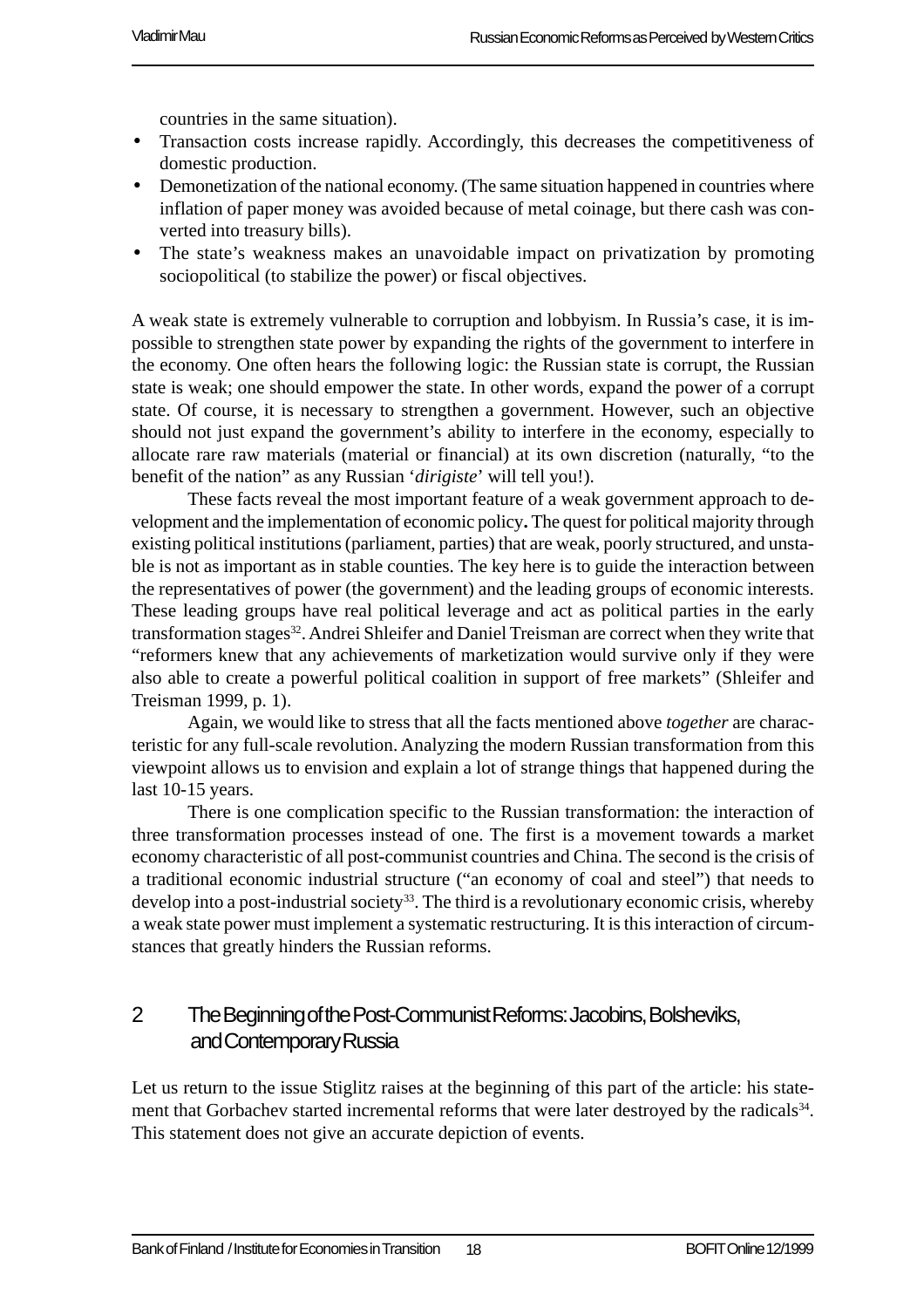In reality, Gorbachev's reforms (*perestroika*) led to an economic imbalance because of their explicitly populist character from the very beginning. Some experts associate such populism with simultaneous democratization. Democratization made politicians greatly dependent on the population's attitude. However, this does not represent the whole truth: Gorbachev's most important objective was trying to move the economy. But after some serious economic problems surfaced, Gorbachev initiated his political reforms to neutralize his opponents within the Party elite.

There was a number of actions undertaken by the leadership of the USSR during the second half of the 1980s which launched the economic and political crisis. Among them: an attempt to increase radically investment growth at the time of a decrease of oil prices and, consequently, budget revenue; an anti-alcohol campaign that became a significant reason of the budget deficit growth; an authority given to the management of enterprises without an adequate system to hold them responsible for their economic activities; the start of spontaneous privatization (through leasing and cooperatives); an uncontrolled increase in monetary demand with a decreased supply of goods; radical liberalization of banking system; etc.

This type of economic policy development is characteristic for all large-scale revolutions. The so-called "governments of moderates," confident in their popularity and ability to use revolutionary enthusiasm for their own goals, are prone to exotic economic decisions. The later usually aggravates an economic crisis, which then leads to further power destabilization. The main result of *perestroika*'s economic reform was a sharp economic crisis. The following list displays the main elements of such a crisis:

- a shortage of goods compared only with the military economy of the 1940's or the Stalinist experiments of 1929-1933;
- the beginning of an economic decline and the rapid growth of the population's nominal income;
- the rapid evasion of the taxes with a budget deficit approaching 30% of GDP;
- the dramatic growth of external debt;
- the disintegration of economic space of the country.

In the fall of 1991, the country was on the brink of widespread hunger that threatened to spread over the main industrial centers. *De facto*, the USSR ceased to exist in August of that year and left Russia without its own currency, stable state borders, Army, police, etc. With a huge shortage of goods and the threat of hunger, there were powerful separatist trends within Russia; its regional administrations wanted full control over "their" production. (For more details, see Gaidar 1996, p. 132-136).

There is a "so-called explanation" for the beginning of post-communist reforms in Russia: it came about as a result of bad decisions made by Boris Yeltsin and Yegor Gaidar in favor of "monetarism" and liberal market entry. However, everything that happened during 1991-1992 makes such an explanation unreasonable. Yeltsin can hardly be viewed as a chaotic liberal. In addition, the Russian cultural and historic traditions are not the most fertile ground for liberalism without serious political justification. In reality, without having real administrative tools, the Russian government was able to do only one thing: to choose a consistent path of liberalism<sup>35</sup>. The liberalism of 1991-1992 was able to eradicate the hunger and cold of the winter, as well as mitigate the collapse of Russia<sup>36</sup>. However, after the real danger had passed and administrative resources were restored, the great leadership majority rejected economic liberalism. (However, they applied it every time a crisis took place.)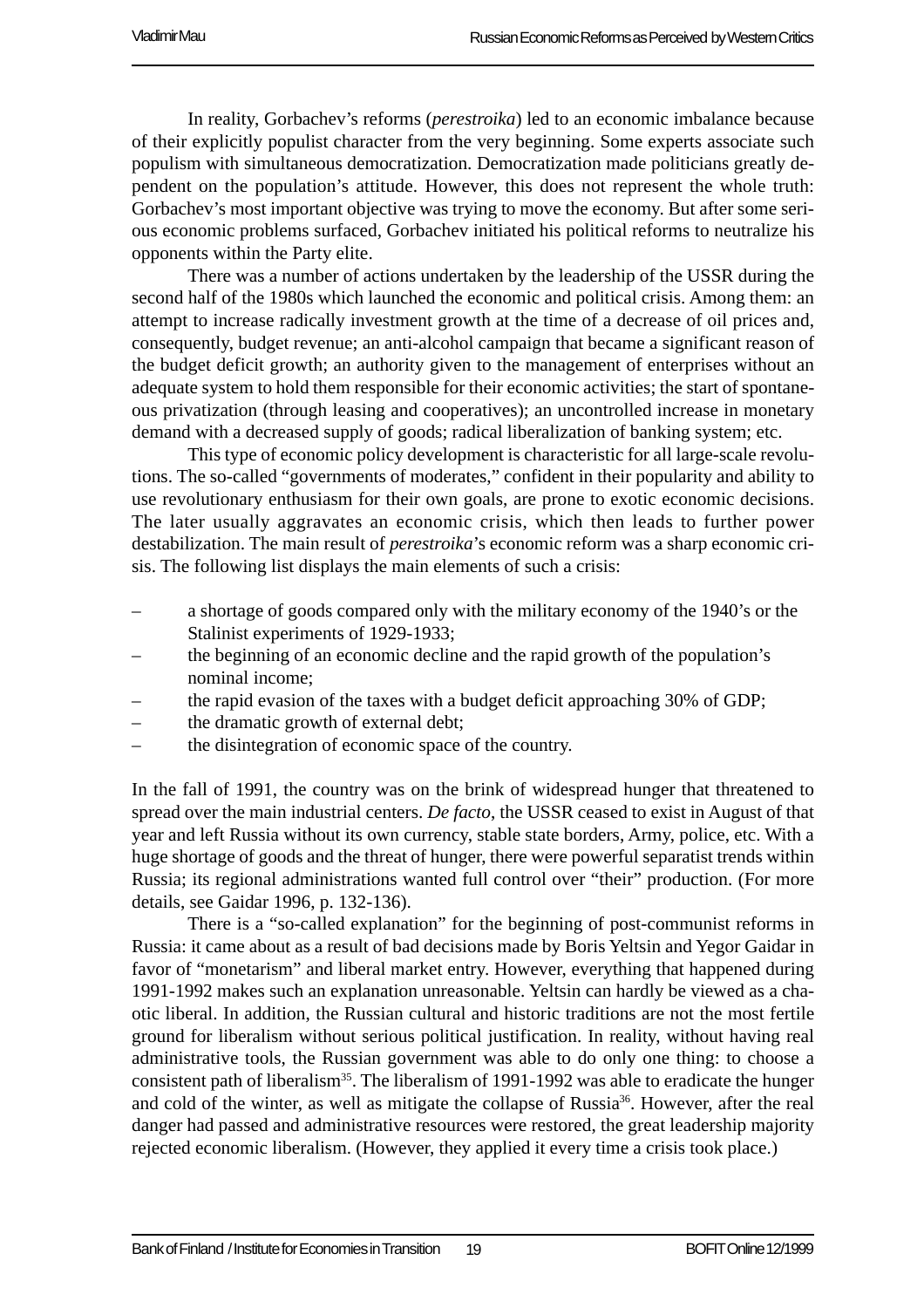This is the birth of post-communist radicalism. However, the radicalism itself is not a feature nor a product of the transformation revolution. As we mentioned before, the radicalism of the first post-communist stage is directly correlated with the depth of the macroeconomic imbalance; not the result of just one circumstance of political instability. A direct product of political instability would be a pragmatism and an ideological freedom to take action. The latter should be discussed separately. Stiglitz compared more than once the radical reforms in Russia with the activities of two famous revolutionary movements of the past: the Jacobin movement and the Bolshevik movement (Stiglitz 1999, p. 21-22). From our point of view, there are indeed solid reasons for such a comparison, although they are dramatically different from the ones suggested by the author of "Whither Reform?".

In reality, there is no practical evidence that rigorous and decisive actions undertaken by radical governments in the past were connected with their radical ideology, their desire to implement their objectives, and their wish to break with the Old Regime's ways within the shortest period of time. Without the usual commonsense stereotypes, various scientific (not publicist) studies illustrate quite a different picture. In their activities, the radical governments never stuck to their program. It were the early, "moderate revolutionary governments" (Brinton 1965) who tried to perform a "scientifically justified" restructuring with the best features of both the Old Regime's experience and a revolution aiming at "incremental, gradual and adaptive" changes. In practice, these measures undertaken by the weaker power aggravated the crisis. If incremental changes did not fuel such deep crisis, radical governments would never come to power. With power, radicals act pragmatically (even though they may have various slogans and ideological points asserting otherwise).

From a political point of view, radical governments defend their new system by reverting back to the old model. This is most important: Jacobin and Bolshevik economic policies served the same idea. That is why it was easy to review their programs. There are many reputable studies that back up such a conclusion  $37$ .

Thus, if there is a "Jacobin" character in the first post-communist reforms in Russia, it differs from the one described by some writers. Such a "Jacobin" character does not imply an ideological commitment, the destruction of these old institutions, or an accelerated restructuring. It argues the necessity to concentrate all the forces and resources to stabilize a political situation in order to protect a new regime from serious political and economic threats. The first post-communist Russian government recognized this necessity. It fought "a threat to restore an old regime" with all the available means (without permitting the excesses of past revolutions). Therefore, it allowed a new political system to survive, sometimes sacrificing the consistency and volatility of economic direction. Because of the flexible and decisive nature of the first post-communist Russian government, some experts now have an opportunity to write about political dangers in the early 1990s that never *materialized*. (Stiglitz 1999, p. 3).

Gorbachev's "incremental" policy (which pleases Joseph Stiglitz) and a radical after-Gorbachev period are contradictory only on the surface. In reality, they are organically intertwined. The reasons are not just economic: when a large imbalance results in further painful measures to secure financial stabilization; there forms a deep historic connection between the experiments performed by "moderate revolutionary-reformers" and their revolutionary successors. This connection has been proven by past revolutions and has resurfaced in modern Russia.

The weakness of state power determines almost all the economic actions of governments. First and foremost, this concerns privatization.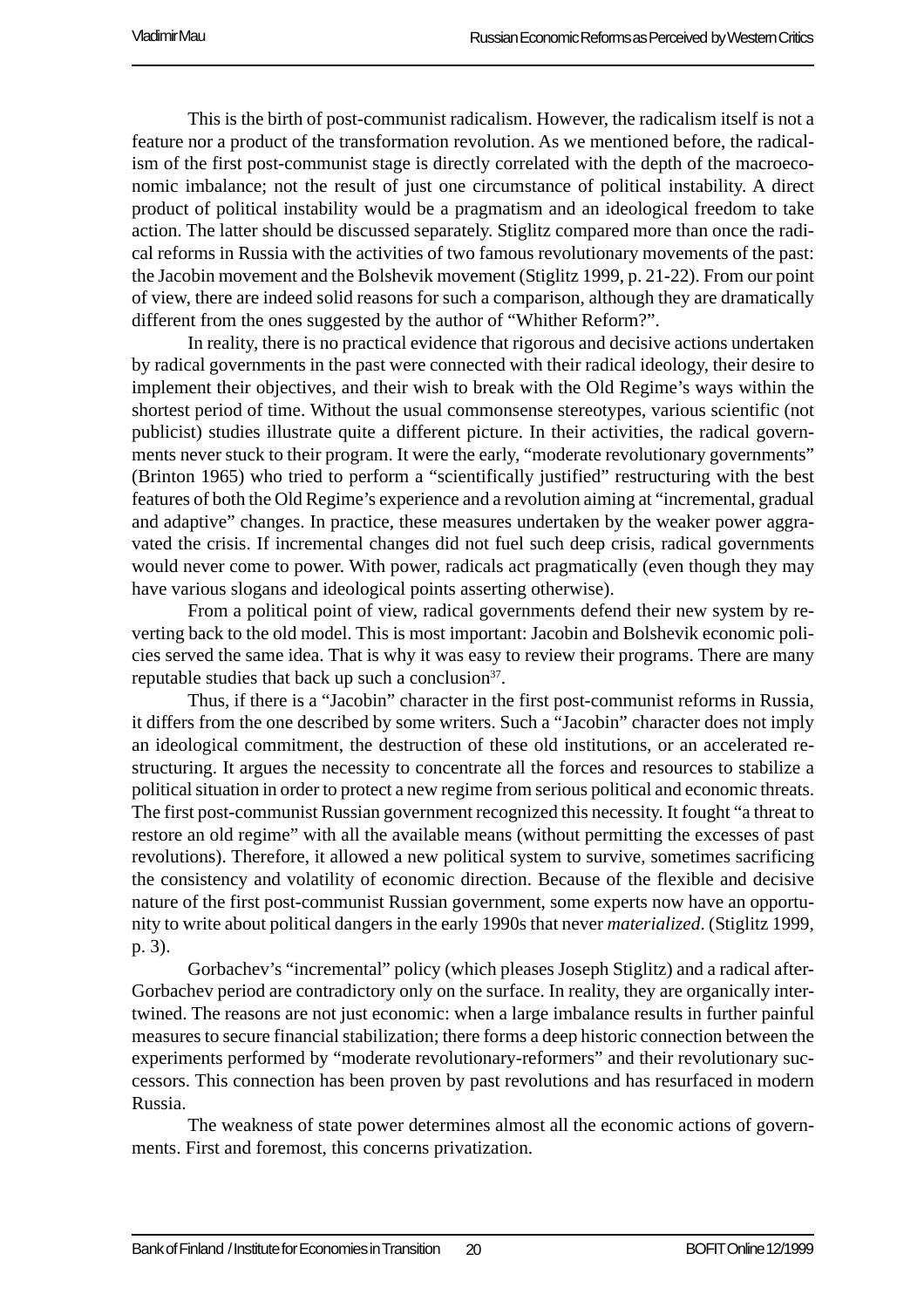#### 3 Privatization with a weak state

Stiglitz and many other critics strongly consider voucher privatization to be the main factor weakening the country and setting in motion the other failures of the Russian economy and policy. As we have seen, at the beginning of the privatization, state power was dramatically weakened and was unable to influence the most important public processes in the country. We would like to demonstrate how the state's weakness made an impact on privatization mechanisms and manifestations.

In general, there are three main issues to be addressed in connection with privatization: economic, fiscal, and sociopolitical.

The economic objective of privatization deals with the creation of an owner. The Soviet government of the 1980-1990s declared the same objective. That government was simply afraid to name it "privatization." Therefore, it called the process "de-etatization". (The Soviet government was fascinated with the success of British conservatives headed by Margaret Thatcher.) However, production was declining and the country was entering an economic crisis. It was clear that new decisions needed to be made. Consequently, the logic to democratize the country and to reorient it towards western values led to acknowledging private property as a prerequisite for positive economic progress.

The deep fiscal crisis that began in the second half of the 1980s sparked an interest to privatize as a means to increase the budget and decrease the "monetary overhang" that results from the huge money supply brought to the market at the time. In reality, it was impossible to use privatization to solve the country's financial problems because for a long time there was inadequate capital.

In addition, the country's leaders wanted to utilize privatization as an instrument to strengthen their political status and create a coalition for this or that economic direction. This last factor became critical at the beginning of the 1990s, when the post-communist reforms entered their crucial stage, and the conflict between new communists and the market democracy led to a number of unconstitutional excesses (1991 and 1993). Property issues were treated as powerful arguments to unite political forces and groups of economic interests.

The events in Russia related to property restructuring have occurred during revolutions in other parts of the world (i.e., the British revolution of the mid-17<sup>th</sup> century, and the French revolution at the end of the  $18<sup>th</sup>$  century). Property manipulation is an important feature of weak state power. Naturally, property transactions facilitated decisions in the three areas mentioned above (economic, fiscal, and sociopolitical). However, in the short-term, they often contradict each other. As a rule, the sociopolitical area takes the first place followed by the fiscal area (as power is stabilized), with the economic one coming at the end<sup>38</sup>.

During the last 15 years, the objectives of privatization have gradually changed. These changes are reflected in various forms which have been declared during the same period of time. The word "privatization" has been used with attributes corresponding to the change taking place at each given time — "directors'", "people's", and "monetary".

The enterprise reform of 1987-1988 was intended to privatize in favor of directors. In fact, the management of enterprises was free from the control of economic authorities. They were not dependent on an owner who did not exist. This move by Gorbachev's administration represented one of the key revolutionary features. It was an attempt to expand the social base of reformers attracting directorship and labor collectives with their new right to elect directors (Gaidar 1995, p. 149-151; Aslund 1995, p. 225-226). At the same time, it destabilized the administrative and institutional structures because a new powerful economic group was free of both administrative and market limitations.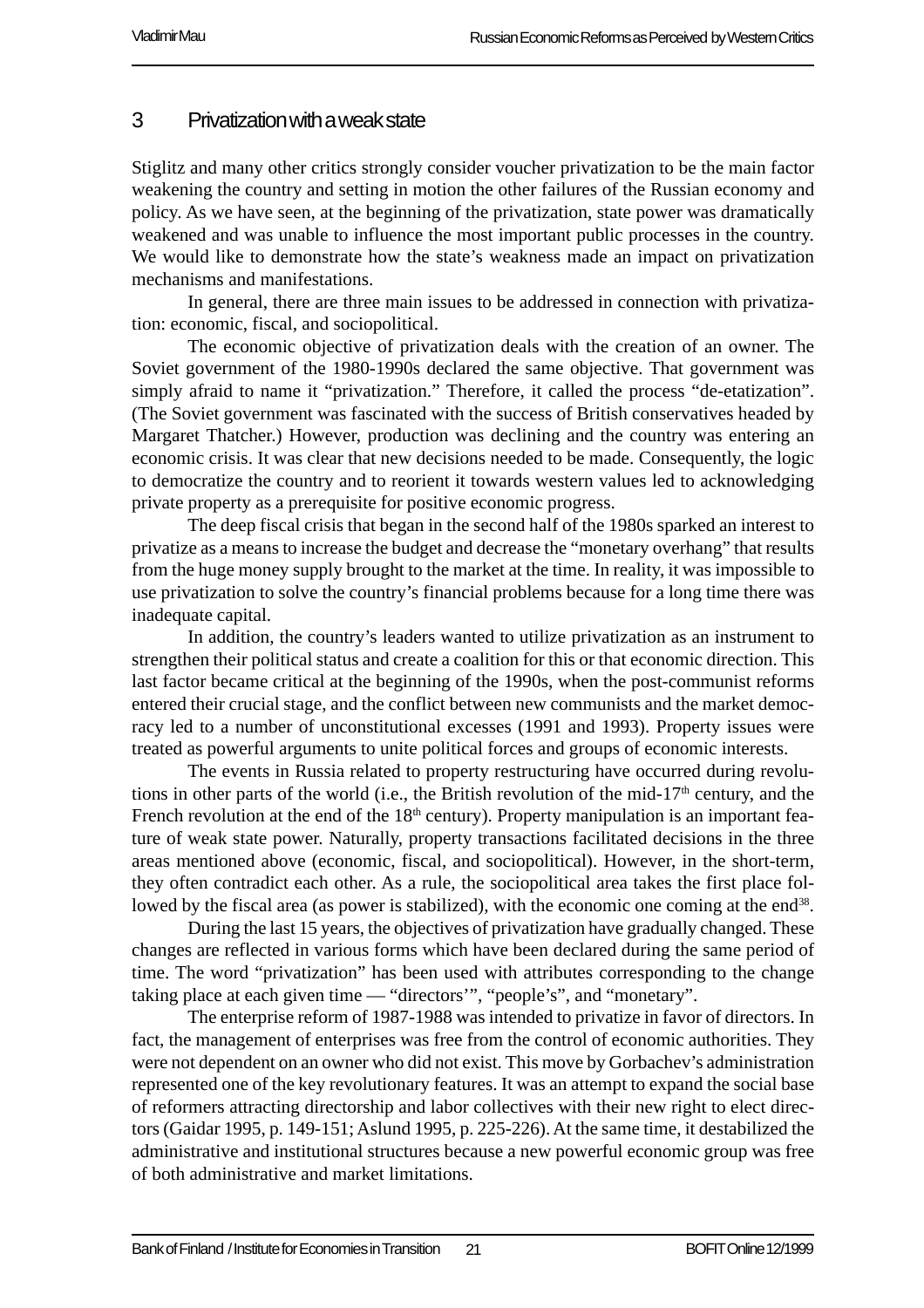In practice, all the normative documents regulating privatization in the Russian Federation<sup>39</sup> include these three areas. However, there are significant differences between the documents adopted at different stages of the economic reform. Thus, the first (late Soviet) privatization documents of the Russian Federation paid more attention to political and fiscal objectives40. While favoring the directorship and providing labor collectives with various benefits, the Russian government strengthened its own social base in order to balance the Soviet power. Those measures were supposed to enhance the Russian government's political status both directly and indirectly (by facilitating the reporting of enterprises to the Russian Federation instead of to the Soviet Union). We would like to underline that all of these measures were taken at the moderate Soviet stage of the reforms.

The first post-communist privatization documents had the following privatization objectives: "to facilitate general political and economic stabilization objectives," "to increase the productivity of enterprises' activities by transferring them into the hands of the most efficient owners," "to increase budget income."41. We need to point out, at this juncture, that there were no sociopolitical objectives for privatization; naturally, the first Government of independent Russia committed to economic liberalization expected social consequences to follow from privatization. One of their main objectives was to form a class of private owners. However, they treated such an objective as strategic and did not utilize it as leverage in the battle to strengthen the new regime's political status. They changed their approach later, during the second half of 1992. Initially, the Government tended to pursue the expansion of various interest groups. However, their main objective was to reach a macroeconomic stabilization and overcome a fiscal crisis in the shortest period of time. The search for noninflated sources to finance the huge state expenditures characteristic of post-socialism fostered the idea of utilizing privatization proceeds to fuel the budget.

However, real events developed in another direction because the key sociopolitical issues were consolidated, and there was no strong state power either. By the middle of 1992, the stabilization policy faced powerful opposition. The representatives of almost all the industries and sectors of the domestic economy united to ask for financing from the Government. Such pressure made the Government pull back from stabilization, an action that caused an inflation outbreak in the fall of 1992. At the same time, the Government undertook the necessary measures to create a sociopolitical coalition for its support. In this regard, privatization became a key factor in the consolidation of sociopolitical backing.

The sociopolitical objectives of privatization could be implemented in two ways. First, attracting representatives of the directorship capable of managing their enterprises efficiently in spite of demand limitations and market competition, and who were eager for legal property guarantees for their enterprises. Second, by making redistribution attractive to the population. This was the target of the mass voucher privatization model.

By the summer of 1992, the approach to privatization dramatically changed. A fiscal objective became less important because the stabilization in Russia was explicitly postponed, and inflation became a stable feature that softened the budget income problem. Because of spiraling high inflation, much less attention was paid to the creation of an efficient owner. The sociopolitical objective of privatization became the dominant one. Both versions of the State Privatization Program, from June 11, 1992, and from December 24, 1993, in particular, demonstrate this fact<sup>42</sup>. Both documents stressed the importance of "creating a deep layer of private owners as an economic base for market relations" (Privatizatsiya, 1993, p. 70). However, in the short-term, a voucher privatization mechanism aimed at different objectives: at both strengthening the role of a directorship and promoting a "people's" privatization, a move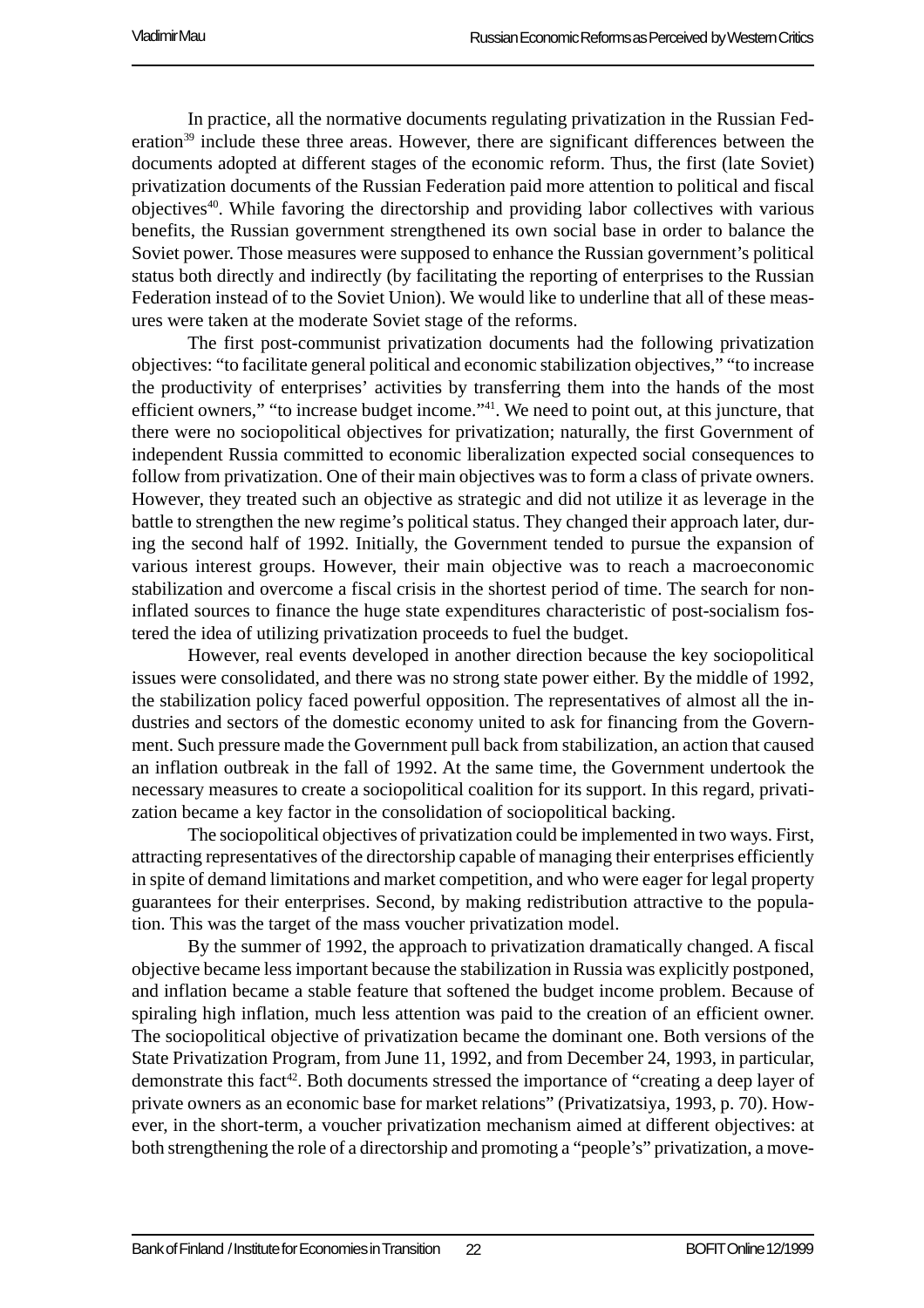ment that would involve the country's entire population in a property redistribution process. In addition, the urban population privatized their apartments almost free of charge, and the rural population privatized their land plots.

Due to the governmental efforts of 1992-1994, all the sociopolitical objectives were more or less implemented. In 1993, the directorship was about to be divided into supporters or opponents of the market reforms: those who became competitive in the market, and those who needed the government to provide constant financial support and protection in the international economic sphere. In fact, the majority of the population felt misled and declared its frustration during the parliamentary elections of 1993 and 1995. Nevertheless, the key elections of 1996 (presidential) showed that the population nevertheless opted for the reforms.

The voucher mechanism was not efficient. The reformers themselves admitted this fact. However, it was a populist thrust that fostered power in the short run. The voucher period facilitated the creation of new owners interested in a stable new Russian economy. It created an anti-Communist and anti-inflation coalition to achieve the first macroeconomic and political stabilization objectives.

By the middle of the 1990's, with a strong new government in place, and the budget crisis increasing, the privatization approach was shifted towards fiscal objectives. The Government was left without an inflation tax, so it needed privatization proceeds. Such a change destabilized the previous coalition, which expected the Government to continue its role of "strategic partner." The Government, however, was strong enough to stand up to the interest groups aggravating the political struggle of 1997-1998.

Due to length constraints, we are not going to discuss the various privatization models of past revolutions. It is enough to say that they are surprisingly similar to modern Russian models<sup>43</sup>. In fact, the following is the list of characteristic features of property redistribution during a revolution.

First, the financial impact from property redistribution is always much less than expected. Sometimes, the assessments are incorrect; they can be based on old redistributed assets. The real cost is much lower because of political instability, a great volume of the property to be redistributed, and the necessity to expedite reforms for political purposes.

Secondly, most of the property appeared to be in the hands of intermediaries and was utilized in multiple sales. This happens because of political instability and the speed of the redistribution process. It takes an additional and sometimes rather a long period to further redistribute property in favor of an efficient owner.

Third, as proven by past revolutions, a significant part of the property is left in the hands of the established political and economic elite who have ways to pay off the new power. This is especially true for revolutions with a political component dominating a social one.

However, all these processes consolidate a political power and strengthen a new elite. This very target should be treated as dominant in the process of a revolutionary transformation of the property.

In Russia, privatization, even in its extreme forms (vouchers, collateral auctions, etc.) strengthened, not weakened this power. Of course, one can say that the power was bad and inefficient. However, this issue deals with pure politics and individual preferences. From a political-economic point of view, the Russian privatization should be viewed as mostly a social process that implemented not an abstract ideal model, but the results of a real political struggle between various groups of interests; some of who initially had more resources than the state itself.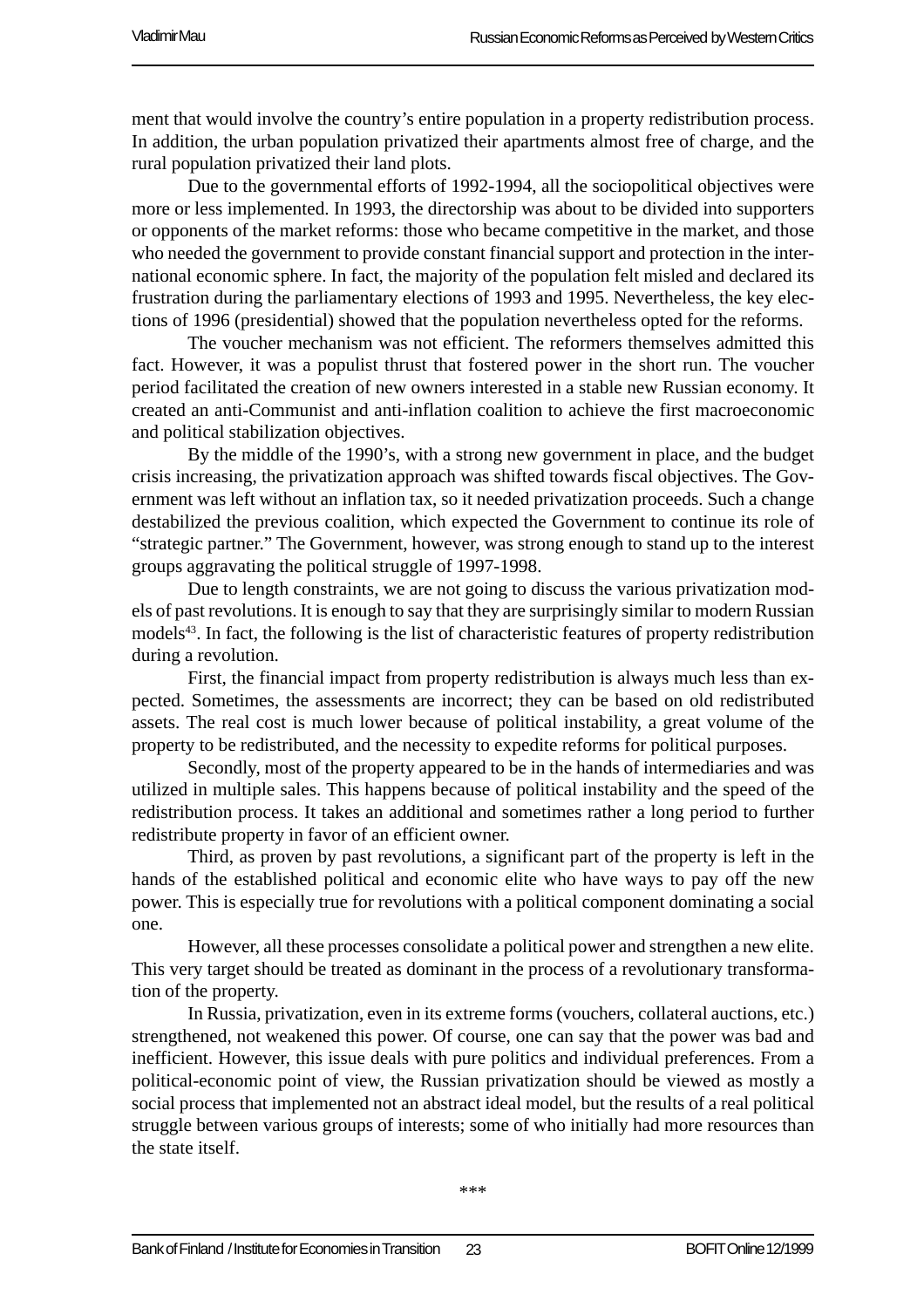In this article, we have reviewed a number of the widespread arguments by western critics regarding the Russian reforms. These discussions should not be interpreted as an attempt to justify what has been done in Russia nor as a claim that there were no mistakes in the policies of the last decade. We simply wanted to illustrate that the process of Russian restructuring is a much more complicated phenomenon than it appears from an external glance.

Similarly, these discussions should not diminish a purely theoretical interest in the works written by strict critics of the Russian reforms, as well as for works written by experts with positive attitudes toward the Russian experience<sup>44</sup>. However, it should be clear that most of our arguments are based on articles in which western economists disagree with each other about *what is going on in Russia*, and how it correlates with *their* theoretical models.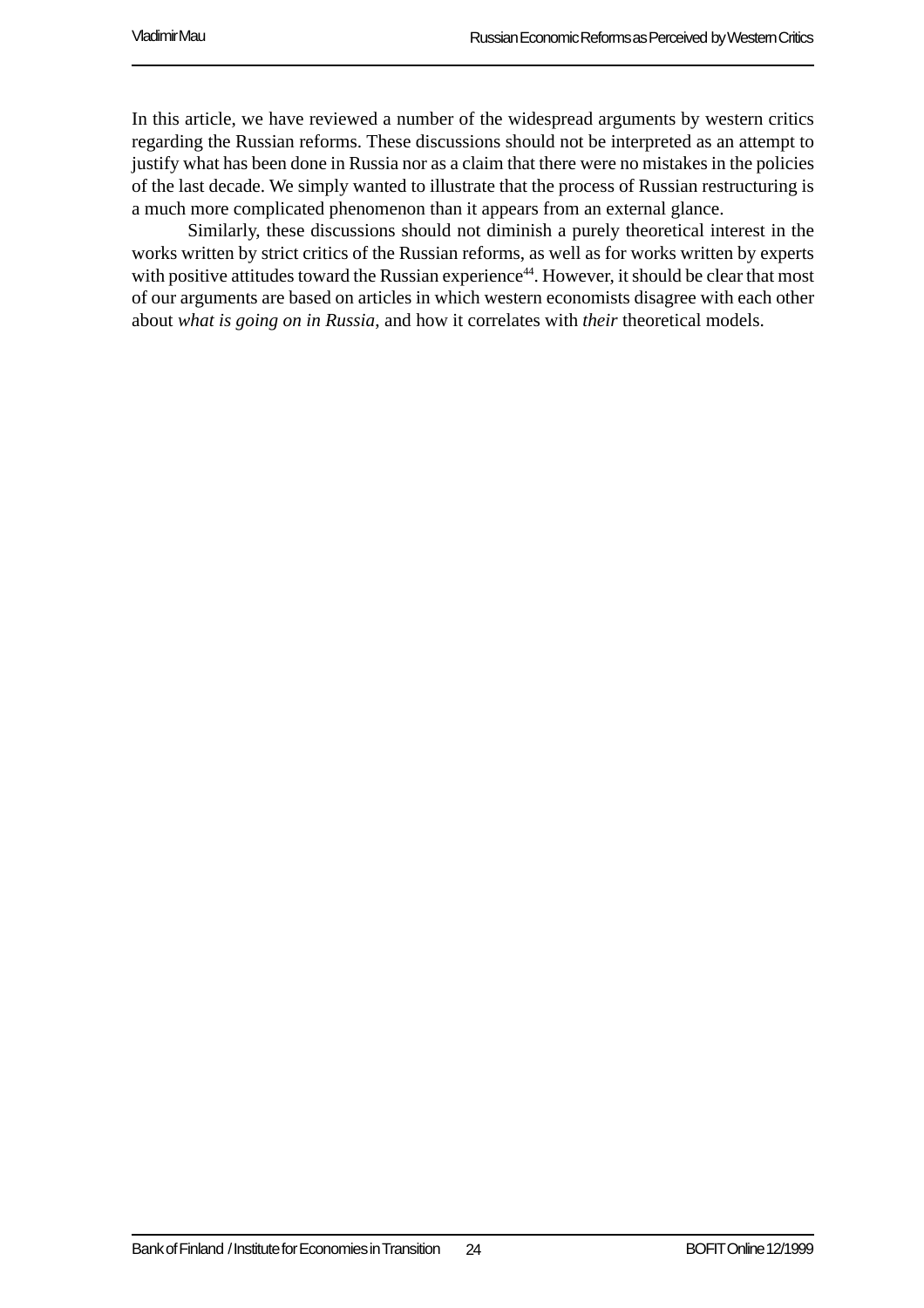#### **Bibliography**

Abalkin, L.I., Bogomolov, O.T., Makarov, V.L. et al: "Novaya ekonomicheskaya politika dlya Rossii: sovmestnoe zayavlenie rossiiskikh i amerikanskikh ekonomistov". Nezavisimaya gazeta 1.7.1996.

Aftalion F.: The French Revolution: An Economic Interpretation. Cambridge: Cambridge University Press 1990.

Ashley M.: Financial and Commercial Policy under the Cromwellian Protectorate. London 1962.

Aslund A.: How Russia Became a Market Economy. Washington D.C.: The Brookings Institution 1995.

Aslund A.: "Russia on the mend". Chase International Fixed Income Research Highlights of Current Strategy. 7.9.1999.

Aven, P.: "Ekonomika torga". Nezavisimaya gazeta 27.1.1999.

Brinton C.: The Anatomy of Revolution. Revised and Expanded Edition. New York: Vintage Books 1965.

Brovkin, Vladimir: "Wishful Thinking about Russia". Transition 1999:6, pp. 22-25.

Ekonomicheskaya politika Pravitelstvo Rossii. Moskva: Respublika 1992.

Ellerman, D.: "Vauchernaya privatizaciya kak instrument kholodnoi voiny". Voprosy ekonomiki 1999:8, pp. 99-111.

Fukuyama F.: The End of History and the Last Man. London: Penguin Books 1992.

Gaidar, Ye.: Gosudarstvo i evulyutsiya. Moskva: Yevraziya 1995.

Gaidar, Ye.: Dni porazhenii i pobed. Moskva: Vagrius 1996.

Gaidar, Ye.: "'Detskie bolezni' postsozializma". Voprosy ekonomiki 1997:4, pp. 4-25.

Gaidar, Ye., ed.: Ekonomika perekhodnogo perioda: ocherki ekonomicheskoi politiki postkommunisticheskoi Rossii (1991-1998). Moskva: IEPPP 1998.

Goldstone J.A.: Revolution and Rebellion in the Early Modern World. Berkeley, CA: University of California Press 1991.

Kots, D. with F. Weir.: Revolution from Above: The Demise of the Soviet System. London and New York: Routledge 1997.

Illarionov, A.: "Sekret kitaiskogo ekonomicheskogo chuda". Voprosy ekonomiki 1998: 4, pp. 14-26.

Intriligator, M.: "Shokiruyuishchii proval 'shokovoi terapii'. In O.T. Bogomolov, ed.: Reformi glazami amerikanskikh i rossiiskikh uchenikh. Moskva: REZh 1996.

Mau, V.A.: Ekonomika i vlast. Moskva: Delo 1995.

Mau, V.A.: Ekonomicheskaya reforma: skvoz prizmu konstitucii i politiki. Moskva: Ad Marginem 1999.

Mau, V. and I. Starodubrovskaya: "Ekonomicheskie zakonomernosti revulyutsionnogo processa". Voprosy ekonomiki 1998:4, 39-57.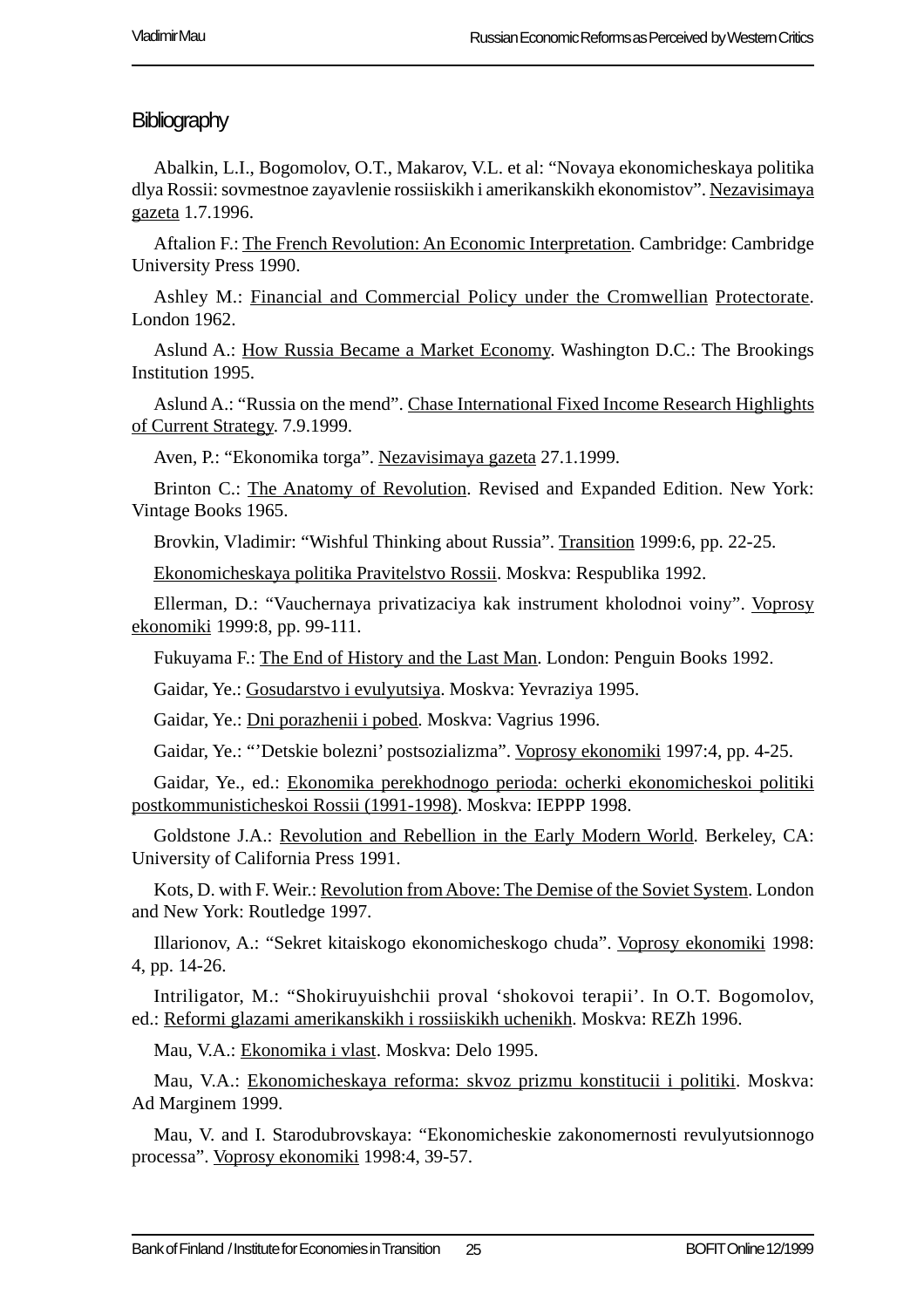Mau, V. and I. Srarodubrovskaya: "Economic Regularities of the Revolutionary Process ". Social Sciences 1999:1.

McFaul M.: "1789, 1917 can guide '90s Soviets". San Jose Mercury News 19.8.1990

McFaul M.: "Revolutionary Transformations in Comparative Perspective: Defining a Post-Communist Research Agenda". In Revolutions. Reader. Stanford: Stanford University 1997.

"Milestones of Transition". Transition 1999:6, pp. 15.

Morita T.: "Pretence of Market Economy and Legacy of Old Regime – Political Economy of System Transformation". Transition 1999:6, pp. 17-18.

Privatizaciya v Rossii: sbornik normativnykh dokumentov i materialov. Chast 1. Moskva: Yuridicheskaya literatura 1993.

Radygin, A.:D.: Reforma sobstvennosti v Rossii: na puti iz proshlogo v budushchee. Moskva: Respublika 1994.

Radygin, A.: Privatisation in Russia: Hard Choices, First Results, New Targets. London: CRCE 1996.

Rose, R.: "Distrusting Government Institutions, Russians Develop Survival Strategies". Transition 1999:6, pp. 9-10.

Rosser, J.B. and M.V. Rosser: "Schumpeterian Evolutionary Dynamics and the Collapse of Soviet-Bloc Socialism". Review of Political Economy 1997:2.

Sachs, J.: "The Transition at Mid Decade". American Economic Review Papers and Proceedings 1996: pp.128-133.

Sachs, J.: "Neudacha rossiiskikh reform". Nezavisimaya gazeta 16.9.1999.

Shleifer A., and D. Treisman: Without a Map: Political Tactics and Economic Reform in Russia. Manuscript, 1999.

Sinelnikov, S.: Byutzetnyi krisiz v Rossii: 1985-1995. Moskva: Evraziya 1995.

"Situation of Russia's Poor Aggravates". Transition 1999:6, pp. 4-7.

Stiglitz, J.: "Mnogo-obraznee instrumenty, shire celi: Dvizhenie k post-washingtonskomu konsensusu". Voprosy ekonomiki 1998:8, pp. 4-34.

Stiglitz J.: "Whither Reform? Ten Years of Transition". Washington, DC: The World Bank 1999.

Williamson J: Latin American Adjustment: How Much Has Happened? Washington, DC: Institute for International Economics 1990.

Williamson J.: "In Search of a Manual for Technopols". In J. Williamson (ed.): The Political Economy of Policy Reform. Washington, DC: Institute for International Economics, 1994, pp. 525-596.

The World Bank: Russian Economic Reform: Crossing the Threshold of Structural Change. Washington: The World Bank 1992.

Wolfensohn, J. D.: "Interview: The New Development Approach and the Transition Economies". Transition 1999:6, pp. 1-4.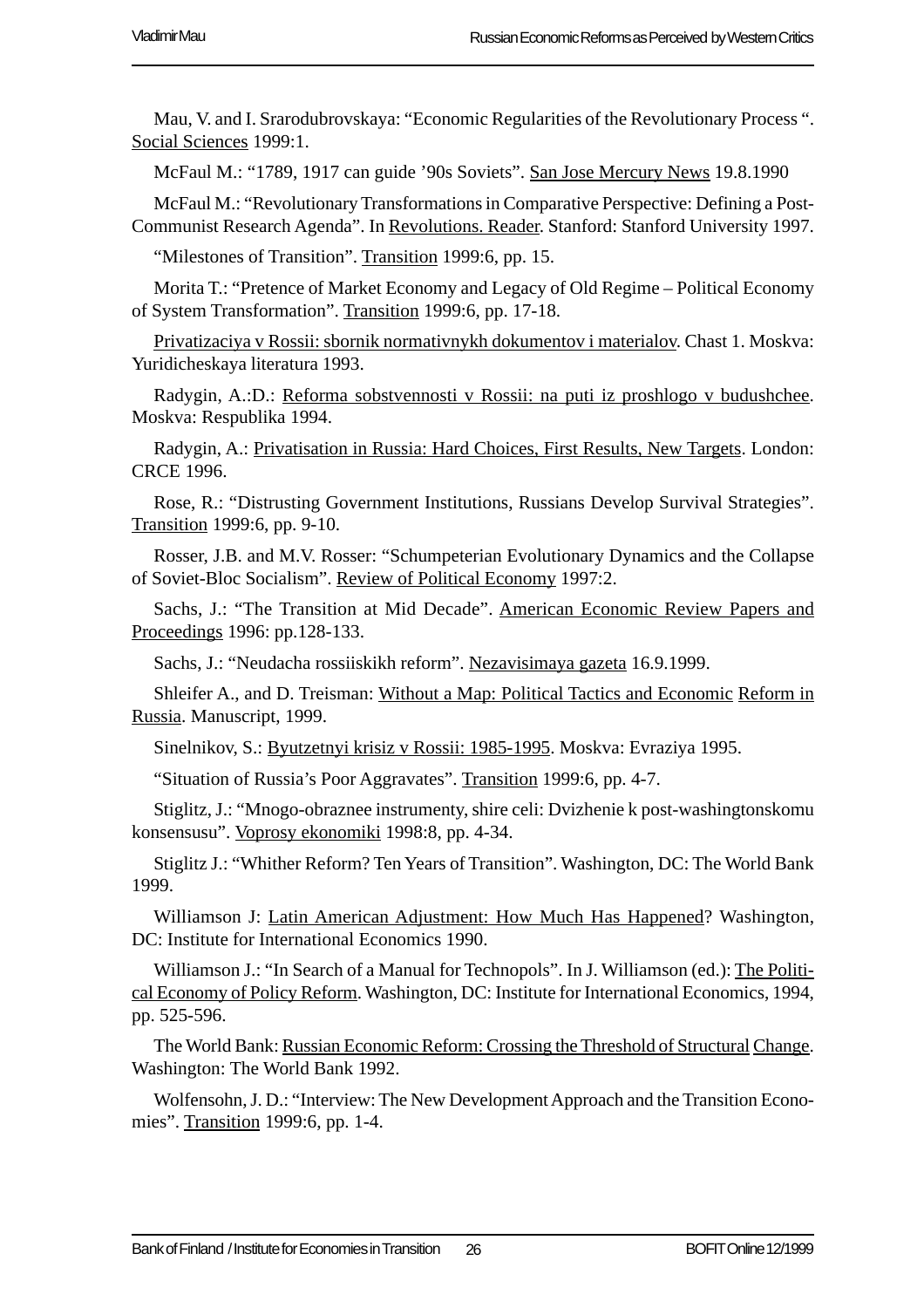#### **Notes**

<sup>1</sup> Stiglitz (1999). The Russian translation of this article appeared almost simultaneously in Voprosy ekonomiki 1999:7.

<sup>2</sup> The June 1999 issue of the Transition Newsletter (published by the World Bank in collaboration with The William Davidson Institute) is the most vivid example of this kind. In particular, see Brovkin (1999), "Milestones" (1999), Morita (1999), Rose (1999), "Situation" (1999). Here, you can find the most vivid example of the impact which fashion and common wisdom make on the most responsible and "politically correct" (as they seem) representatives of the international economic community. World Bank President James Wolfensohn (1999), whose self-assessment as a Russian privatization expert is highly unlikely, provides the following example in a rather streamlined manner: "privatization prior to establishing an effective regulatory or competition framework can be a recipe for a disaster, as it has been proven in Russia". In the given case, we do not discuss the justification of such a conclusion (we will return to it later), we just want to highlight its "going without saying" nature, an undoubted character of the conclusion presented by the president of the World Bank.

<sup>3</sup> We do not include into our analysis works standing outside economics as a science and scientific ethics. Unfortunately, they do exist. A typical example of this kind is Ellerman (1999).

4 One of the first among famous western economist (putting aside the so-called "sovietologists") who advocate the application of the Chinese experience to Russia was Michael Intriligator (1996), and later, a corresponding system of arguments was presented in a mutual report of a number of famous economists of Russia and the USA. (Abalkin and others, 1996).

 $<sup>5</sup>$  In a Soviet history, the movement towards gradual industrialization, through the development of private farms,</sup> light and food industries was connected with the name of Nikolai Bukharin, who proclaimed the slogan "Get yourself richer!" (To be more accurate, he used the slogan of Guizot 100 years before). The industrialization model proposed by Bukharin was stigmatized by Stalin as a "right incline", and its advocates paid with their lives. During the following decades, a Bukharin model's viability and its compatibility with a Communist totalitarian state had been an issue of various theoretical discussions. China showed that the model was a real and practical alternative. In fact, it should be mentioned that we are talking about a principal *economic* possibility for the development of this kind, not about its *political* implementation in the Soviet terms of the 1920's and 1930's.

6 In more details the interaction between political and economic factors of Gorbachev's reforms and post-communist Russia see Gaidar (1998), chapters 1-3.

7 It should be said that the most consistent (though, consistent not in socialism, but in liberalism) economists stick to the very same idea taking a level of a budget burden on GNP as an explanation of the reasons for such a drastic difference in a growth rate between a Communist China and post-Communist Russia. (Illarionov 1998; Aven 1999).

<sup>8</sup> It should be said that Gorbachev was very much aware of this. The author of this paper once asked him why neither he nor his colleagues had ever tried to follow a Chinese way. The President of the USSR got surprised and answered that everyone had already realized the principal differences between the situations in the USSR and China.

9 Even with their moral imperfection, all the regrets that political reforms were started together with economic (and sometimes before), are very popular among western experts (especially, from a left side). In this connection, the author would like to remember his discussion with a famous Italian economist, an expert on the USSR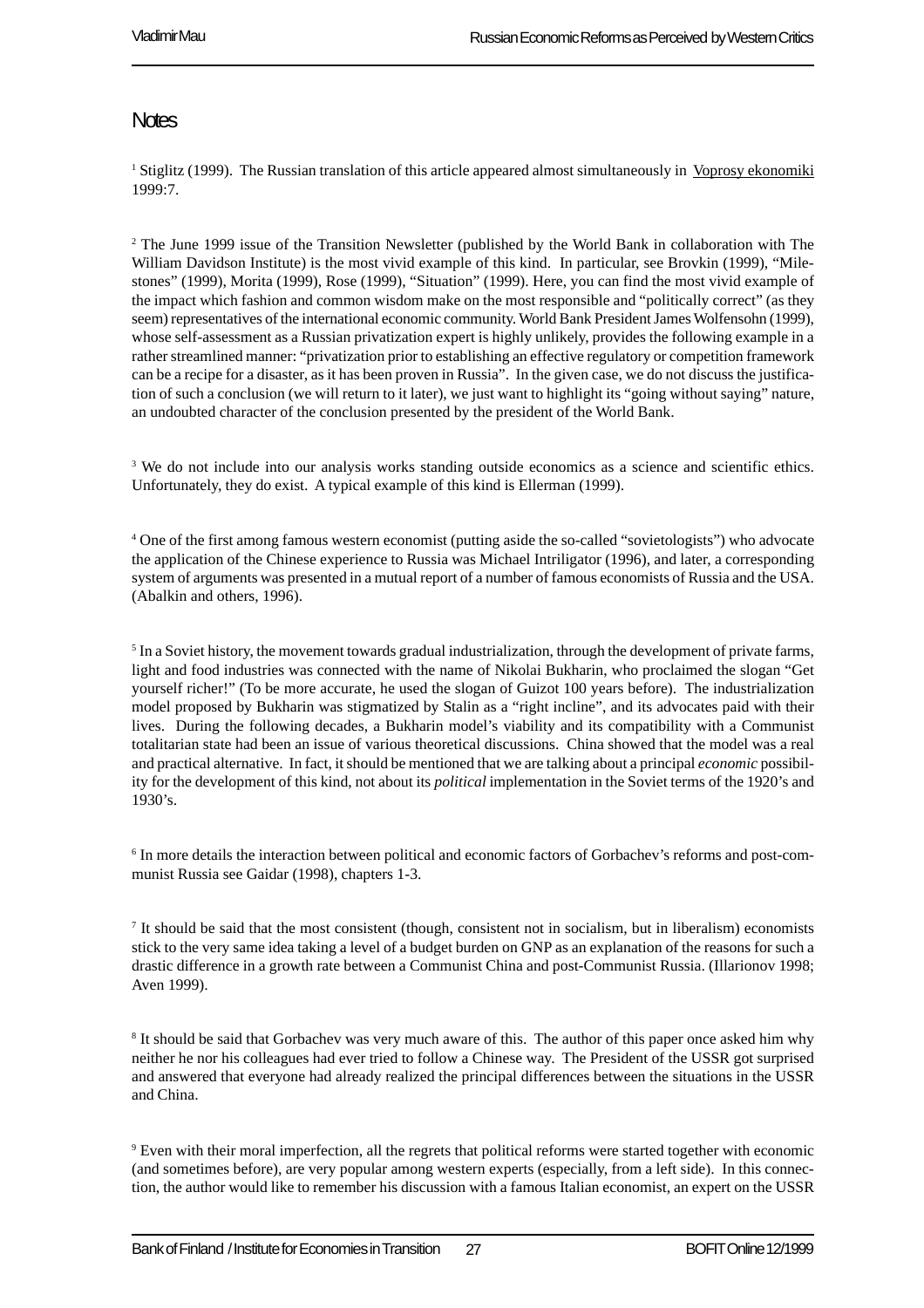and Russia. Answering the traditional reasoning for the mistakes made by Gorbachev on his movement towards political reforms, I noticed: "You may be right. However, you have to admit that the mistakes of this kind have already been made in history. For Italy it would have been much better if Mussolini had not involved the country into World War II, but had ruled instead till the middle of the 1970's. The Italian economy would have been developing with a great sustainability, there would not have been all the governmental games, there would not have been the terror of "red brigades", corruption, Northern separatism and other sharpest problems of the postwar decades". My counterpart was deeply shocked with such a comparison, though it was completely natural and sufficiently explicit.

<sup>10</sup> Paul Fischer who introduces himself as a western advisor has brought this thought to absurdity when writing: "Russia must focus on enticing investors rather than… balancing its budget" (Transition, 1999:6, 34).

<sup>11</sup> In this conjunction, it is appropriate to mention the following extract from Stiglitz: "I have no great quarrel with "shock therapy" as a measure to quickly reset expectations say in anti-inflationary program. The controversy was more about the attempted use of a shock therapy approach to install institutions – where it might more aptly be called a "blitzkrieg" approach" (Stiglitz 1999, p.21).

<sup>12</sup> Sometimes it has lead to pretty funny and sad things at the same time. Gaidar and his colleagues were blamed for a decline of a demographic situation in Russia three months after they had joined the Government and one month after they had started liberalization. As we can see, from the very beginning their critics believed in the supernatural power of the Reformers.

<sup>13</sup> To the point, Polish reformers had a big advantage comparing to Russian ones. As known, the last Communist government head by Rakovsky refused to regulate prices on many groups of goods by the state. It was that decision which transformed a hidden and suppressed inflation into its open form. The first post-communist government led by Tadeusz Mazowiecki and Leszek Balczerovicz needed only to finish the liberalization and implement stabilization measures. In Russia, Gaidar had to deal with the range of challenges, dealing with both liberalization and stabilization.

<sup>14</sup> Sometimes, there is an impression that an expression, "shock therapy", is more often used to describe unsuccessful cases of stabilization policy, than in its initial genuine meaning. In this regard, again, a shock therapy in Russia is, in fact, bad. But, it is bad because it was inconsistent and uncompleted. In contrast, the standard blames for a vicious nature of such a policy have almost never been addressed to Estonia, Latvia, Lithuania where the stabilization measures were not easier than in Russia from a social point of view. Western critics sometimes seem reluctant to use this expression in the connection with Poland: the Polish experience poorly fits the range of standard blames addressed to a "shock therapy".

<sup>15</sup> Here, we are again dealing with a selective criticism of stabilization policy. As for real exchange rate appreciation, the situation in Russia was not too different from the situation in Estonia whose kroon was much closer connected with a Deutsche Mark than the ruble with the dollar. However, our critics much harder blame the Russian policy considering it to be the reason for institutional disasters. Though, a simple comparison of the experience of different countries similar in this regard makes oneself to think that there should be other reasons for practical results to be so different from each other.

<sup>16</sup> We are putting aside the discussion on a *real* overvaluation of the ruble in 1997. There is no agreed opinion among economists on this.

<sup>17</sup> The program "500 days" created by Yavlinsky and Shatalin was written within this logic. Yavlinsky, the leader of "Yabloko" has also later insisted on a given sequence of reforms to be implemented.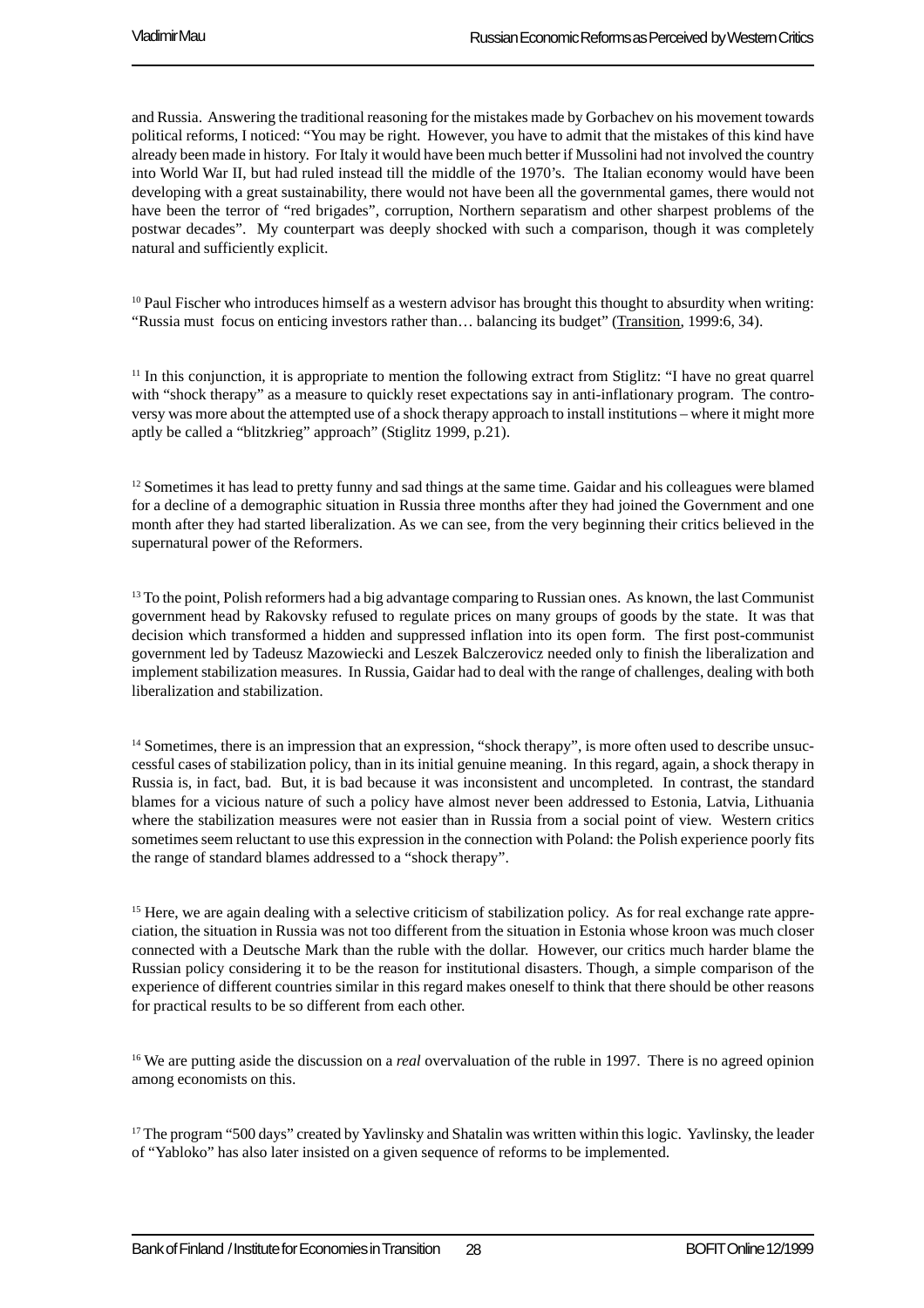<sup>18</sup> For a full economic analysis of Russian privatization, one should refer to papers by A. Radygin (see Radygin (1994), Radygin (1996), as well as chapters 12 and 13 in Gaidar (1998)).

<sup>19</sup> We would like to mention just one quotation belonging to Dmitry Vasilyev, who was one of the founders and ideologists of a voucher privatization: "At the beginning, our views of the privatization (Chubais's, mine and a majority of our advisors) were significantly different from the ideas put in a model realized in a practice". (Radygin 1994, p. 10). We need to notice that it was written before a voucher privatization would have been completed. The author should not be blamed that he changed his view under the influence of later experience or criticism from his political opponents.

<sup>20</sup> In a greater detail, the transition from privatization personal accounts (named checks) to a voucher of 1992 type is discussed in Radygin (1994), pp. 78-83.

<sup>21</sup> This term was invented later. See Radygin (1994), pp. 46-53 for greater details.

<sup>22</sup> Sometimes, the situation acquired the funniest shapes. The leadership of the USSR was fascinated with cooperatives which they regarded as the implementation of Lenin's theory (there is a famous article "About the Cooperation" written by him). They adopted a special recommendation to create cooperatives at state enterprises. When they thought again, it was too late.

<sup>23</sup> We do not discuss here the fairness of such a privatization mechanism which means that those "closer" to better assets are in a more favorable and advanced situation. Nevertheless, such an argument is rather important, because we are not talking about a one-piece privatization. We are talking about the reallocation of property in the country whose population has been deprived of it.

<sup>24</sup> There is also another position which says that international financial institutions did not provide Russian reformers with their assistance in time when the Russian reformers still had a political capital to undertake deep market reforms. (Sachs (1996) pp. 128-133; Sachs (1999), Aslund (1999)). It is not within the framework of the this paper to discuss this issue.

<sup>25</sup> It shows a lot when Stiglitz refers to a paper of Martin Weitzman, "who, unlike the most prominent Western advisors, was a scholar of Soviet-style economies", that is why "gave the pragmatic argument…" (Stiglitz 1999, p. 14n). With the same foundation, one could quote Stalin who possessed a colossal experience in this area.

<sup>26</sup> In one of his interviews Stiglitz noticed that up to the recent time they had listened to the recommendations of economic advisors just partially. The main duty of the advisors was to help presidents' children or grandchildren to do their homework in school economics.

<sup>27</sup> Not long before his resignation, at the beginning of 1998, Chernomyrdin even spoke about the victory of "our correct monetary policy" during an open meeting of the Government.

<sup>28</sup> It is even more strange because of the involvement of "writing economists" in a practical policy which became a special feature of the post-communist reforms. In a more "normal" development of events, such a high involvement would be characteristic for only professional politicians and administrators. John Williamson (1994) was one of the first who paid their attention to this fact. He was also one of the first who used the term "Washington consensus" (see Williamson (1990)). Naturally, one can suspect economists-participants of the reforms to be "predetermined in their opinions" (though it needs to be proved). However, it is highly unjustified and unfair not to mention their papers at all.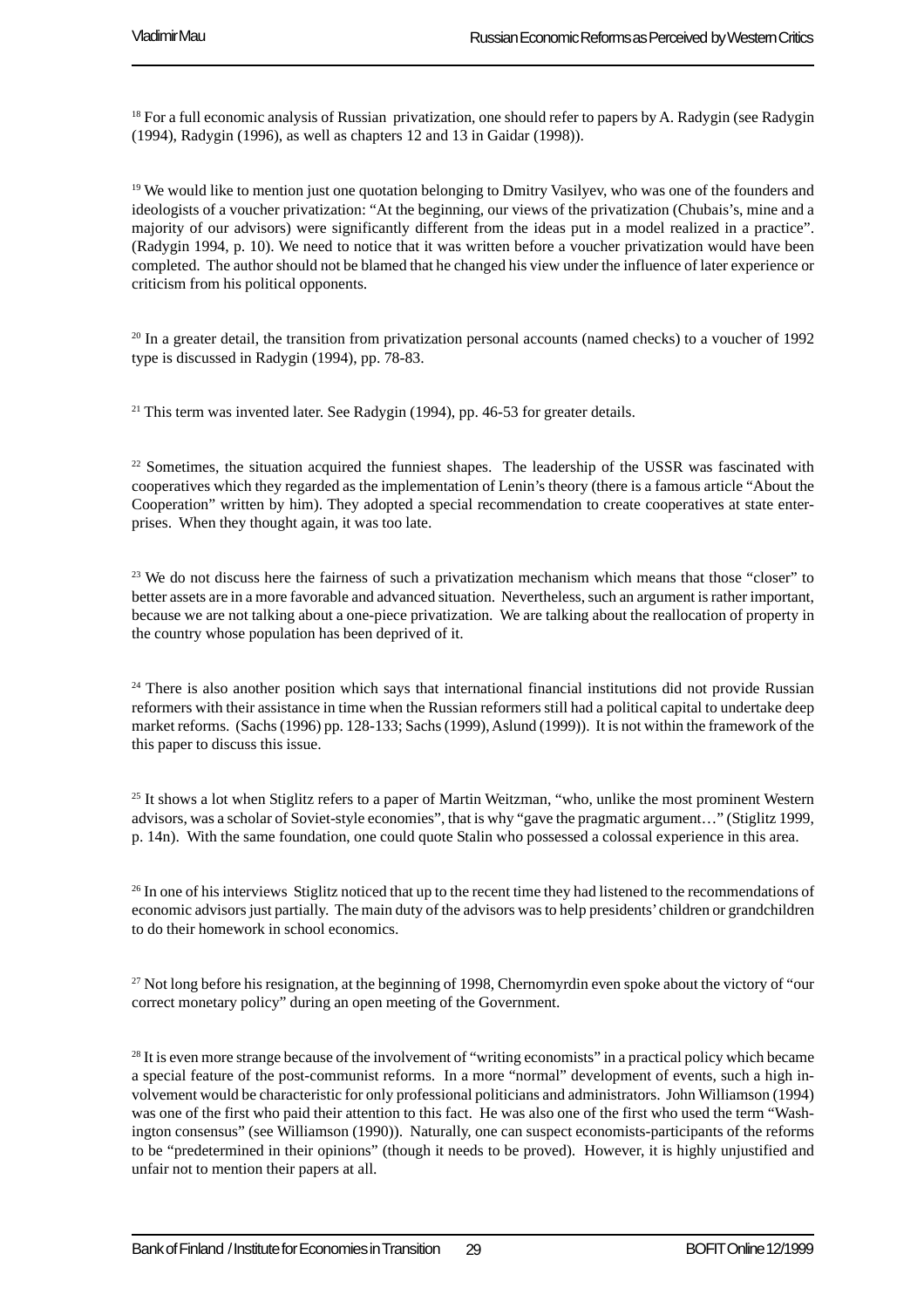$^{29}$  Here, we do not discuss a detailed argument related to the revolutionary character of the Russian transformation. For more details, see Mau and Starodubrovskaya (1999) and the introduction of Gaidar (1998). There is also a justification and characteristics for "a revolutionary economic crisis" phenomenon. Among western researchers, McFaul (1990; 1997) and Goldstone (1991) should be mentioned separately.

<sup>30</sup> Brinton (1965) discusses the issues of revolution regularities in more detail.

31 For example, see Ashley (1962), Aflation (1990) and Mau and Starodubrovskaya (1998).

<sup>32</sup> For more details about the role of economic agents, see Mau (1995), pp. 45-46. In their last work Shleifer and Treisman paid special attention to the importance of another political-economic model which considers the domination of interest groups over state institutions. They write: "In a fluid political setting, where the implementation of policies is as important and as difficult as their enactment, and where enactment relies on agreement between powerful political groups rather then a vote, elections are, at most, one of many arenas in which interest groups compete" (Shleifer and Treisman 1999, p.6).

<sup>33</sup> For more details on the crisis of a traditional industrial society as an explanation for the Russian transformation see Rosser and Rosser (1997).

<sup>34</sup> "The Gorbachev-era perestroika reforms furnish a good example of incremental institutional reforms" (Stiglitz (1999), p.24). The same is argued by Kots with Weir (1997). Their whole book discusses social-political reasons which led the USSR out of the frames of the "good" Gorbachev reforms.

35 It also corresponded with a cultural and intellectual renaissance of liberalism characteristic for the world at that time. Fukuyama (1992) became a symbol of that time.

<sup>36</sup> Now, after some time, there is an argument that all these dangers were hyperbolized, and would not have materialized. However, at that time not only politician but the population as well took those danger very seriously. There are more arguments to prove that those dangers were not materialized because of timely measures undertaken by the reformers.

<sup>37</sup> We would like to discuss just two examples. Initially, the Jakobin revolutionaries famous for their Maximist policy were against such actions. After their victory, the Bolsheviks undertook a particular land program, and later rejected it. The same happened with various national ideas adopted or rejected because of the war situations. Bolsheviks "abandoned the money" when their military opponents (Kolchak's Army) overtook the country's golden stock.

<sup>38</sup> We would like to remind that we are talking about the privatization with a weak state. Privatization undertaken by a stable government has a different logic. For example, the British privatization of the 1980's was able to address all three areas.

39 About Property in the USSR, The Law of the USSR of March 6, 1990; About Enterprises in the USSR: The Law of the USSR of June 4, 1990; About Property in Russia: the Law of Russia of December 24, 1990; About the Privatization of State and Municipal Enterprises: the Law of the Russian Federation of June 3, 1991; The Main Principles of the Program for the Privatization of State and Municipal Enterprises in the Russian Federation for 1991: Adopted by the Decree of the President of the Russian Federation of December 29, 1991; The State Program of Privatization for State and Municipal Enterprises in the Russian Federation for 1992: Adopted by the